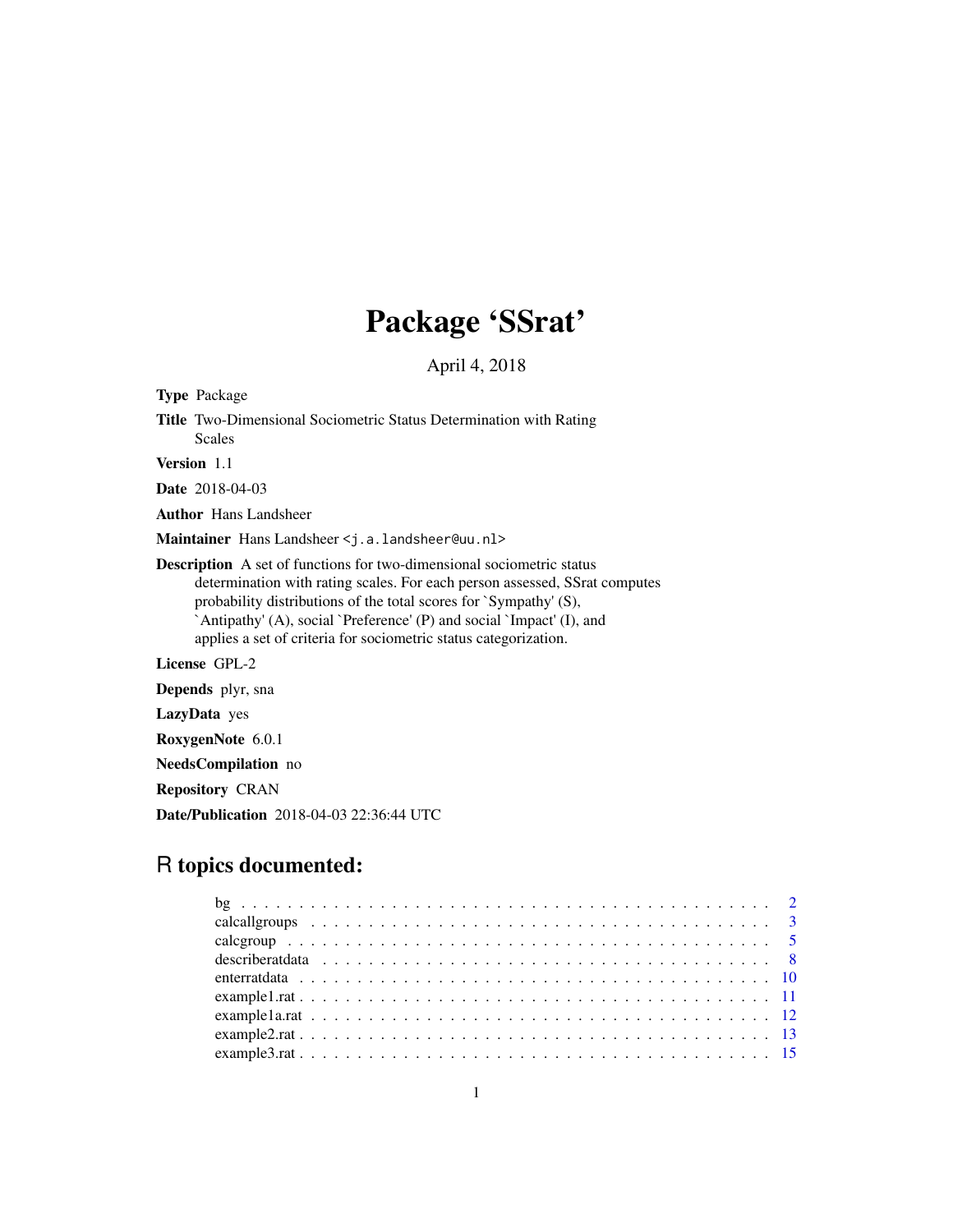<span id="page-1-0"></span>

|  |  |  |  |  |  |  |  |  |  |  |  |  |  |  |  |  | readratdata fixed $\ldots$ , $\ldots$ , $\ldots$ , $\ldots$ , $\ldots$ , $\ldots$ , $\ldots$ , $\ldots$ , $\ldots$ , $\ldots$ , $\ldots$ , $\ldots$ , $\frac{23}{23}$ |
|--|--|--|--|--|--|--|--|--|--|--|--|--|--|--|--|--|-----------------------------------------------------------------------------------------------------------------------------------------------------------------------|

<span id="page-1-1"></span>bg *Background data of 8 groups from a longitudinal study on Dutch primary schools*

# Description

Background data of the children, complementary to the files with the rating data Ss96.rat, Ss97.rat and Ss98.rat. This data file contains 205 observations of 4 variables. Measurements of these Dutch primary school children were taken three times, in 1996, 1997 and 1998. In 1996, the sample consisted of 193 students (91 boys, 96 girls, six gender unknown); 189 students were involved in 1997 (90 boys, 95 girls, 4 gender unknown); and in 1998, 189 students participated (91 boys, 98 girls). Average age in 1998 was 11.3 years, with ages ranging from 11 to 13 years. The participants were asked to rate all their classmates on a seven-point scale: dislike very much, dislike much, dislike, ordinary, like, like much, and like very much.

# Format

A data frame with 205 observations of 4 variables.

groupid a numeric vector, identifying the first group level.

respid a numeric vector, identifying the individual.

sex Sex of the respondents,  $1 = Male$ ,  $2 = Female$ 

age Age of the respondents

# Source

Maassen, G.H., Van Boxtel, H.W., & Goossens, F.A. (2005). Reliabilty of nomination and twodimensional rating scale methods for sociometric status determination. Journal of Applied Developmental Psychology, 26, 51-68.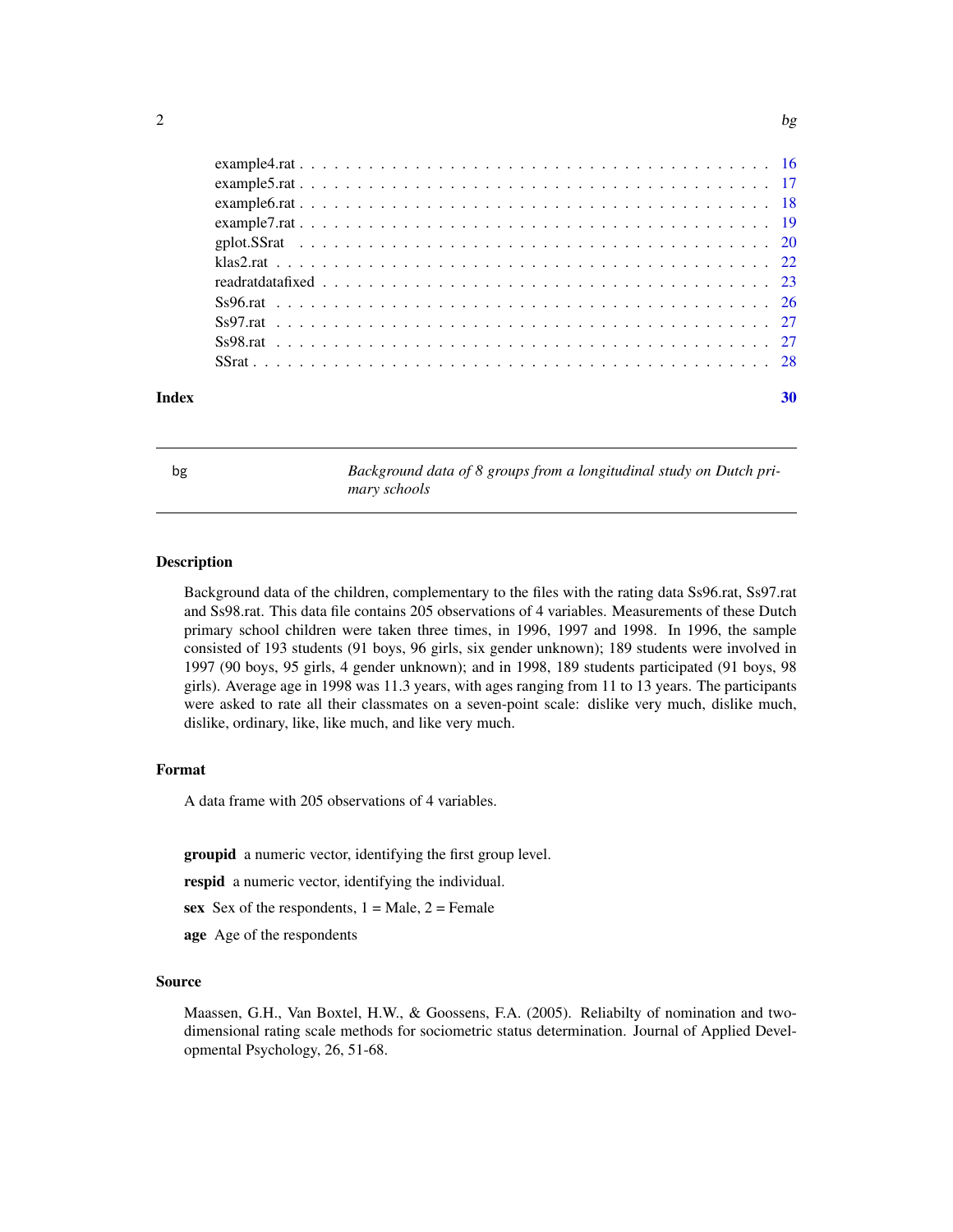# <span id="page-2-0"></span>calcallgroups 3

# Examples

data(Ss98.rat)

<span id="page-2-1"></span>calcallgroups *Calculates the social status determinations of multiple groups.*

# Description

Calculates the social status determinations from a SSrat compliant dataframe, as described in [readratdatafixed](#page-22-1). The dataframe may contain multiple groups. This function can only be used when the rating scale is equal for all groups.

Basically, this function calls the [calcgroup](#page-4-1) function as often as there are groups in the SSrat compliant dataframe.

The resulting dataframe with social sttaus determinations can be analyzed with standard tools for statistical analyis, such as linear regression (1m). Other data, such as background variables can be added to the dataframe.

# Usage

```
calcallgroups(dataframe, alpha = c(0.1, 0.05, 0.01), NBcriteria = F)
```
#### Arguments

| dataframe  | The input data frame with the rating data. This data frame should have columns<br>schoolid, groupid, respid, and for n raters n columns named $\text{Tr}01\text{''}, \text{Tr}02\text{''}$ .<br>"r <n>", with a maximum of r99.</n>                                                                                                                                                                                                                                                                                                      |
|------------|------------------------------------------------------------------------------------------------------------------------------------------------------------------------------------------------------------------------------------------------------------------------------------------------------------------------------------------------------------------------------------------------------------------------------------------------------------------------------------------------------------------------------------------|
| alpha      | The significance levels to be applied to the probability distributions of the four<br>total scores that have been derived from the ratings. By choosing an appropriate<br>alpha, the user can fine tune the criterion for the status determination. A list of<br>various alphas can be supplied. Default is the list $(.10, .05, .01)$ .                                                                                                                                                                                                 |
| NBcriteria | A boolean. When TRUE, the classification criteria of Newcomb & Bukowski<br>(1983) will be applied, in stead of the SSrat criteria. These criteria are applicable<br>to three-point rating scales. When this option is selected for longer scales, the<br>scale midpoint is recoded to 2, all scores larger than the midscore are recoded<br>to 3 and all scores lower than the midscore are recoded to 1. When another<br>recoding scheme is preferred, the input ratings themselves should be recoded<br>(use recode from package car). |

# Details

See function [calcgroup](#page-4-1) for more details.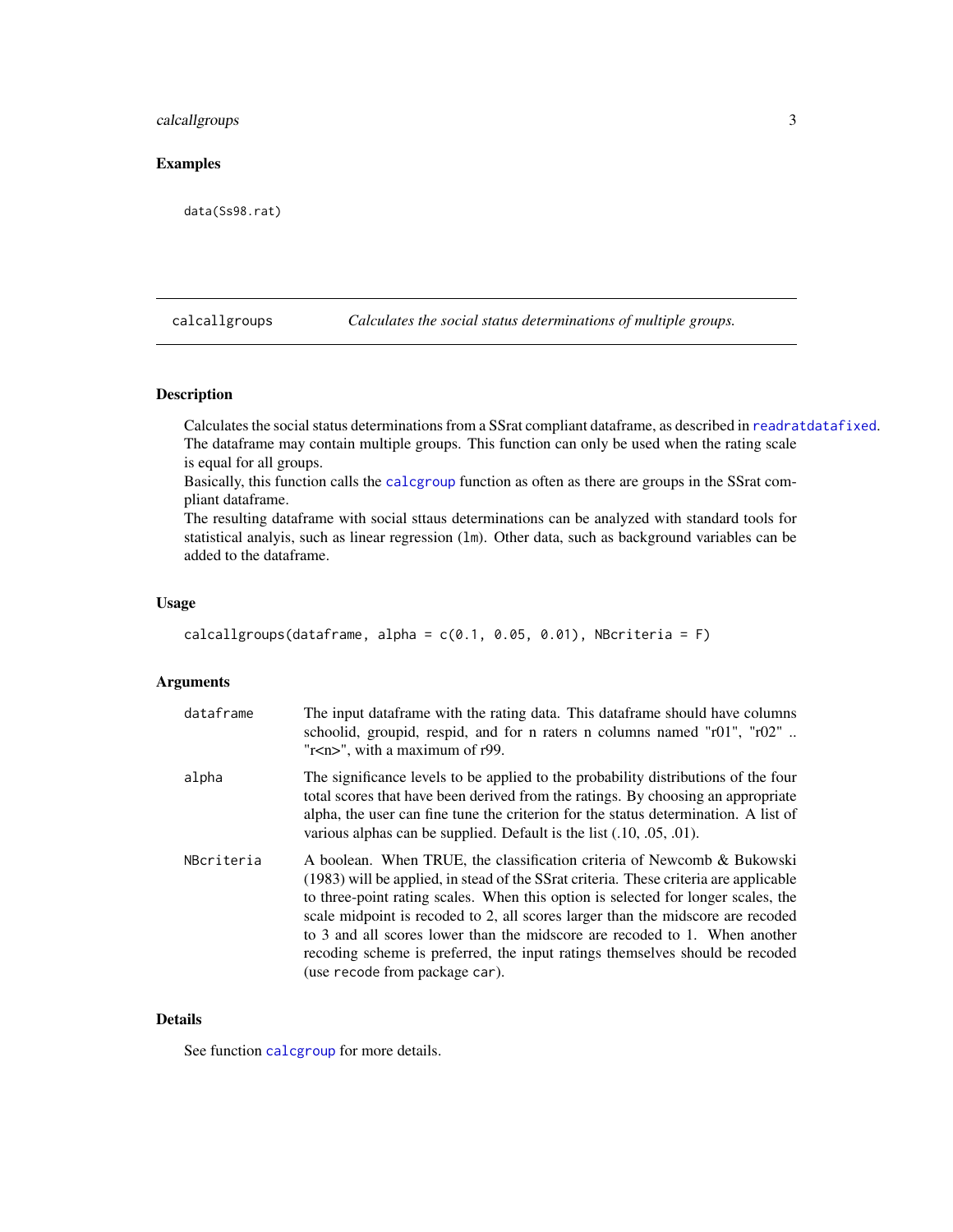<span id="page-3-0"></span>

| dataframe           | dataframe with the most relevant output of SSrat, calculated for each rated re-<br>spondent              |
|---------------------|----------------------------------------------------------------------------------------------------------|
| dataframe\$schoolid |                                                                                                          |
|                     | school id as entered in the input dataframe                                                              |
| dataframe\$groupid  |                                                                                                          |
|                     | group id as entered in the input dataframe                                                               |
| dataframe\$respid   |                                                                                                          |
|                     | respondent id as entered in the input data frame                                                         |
| dataframe\$nrAss    |                                                                                                          |
|                     | number of assessors who have given a valid rating                                                        |
|                     | dataframe\$tr.S total rating Sympathy                                                                    |
|                     | dataframe\$tr.A total rating Antipathy                                                                   |
|                     | dataframe\$tr.P total rating Preference                                                                  |
|                     | dataframe\$tr.I total rating Impact                                                                      |
| dataframe\$SS.xx    |                                                                                                          |
|                     | Social Determination as attributed by SSrat, applying alpha = .xx. Defaults to<br>SS.10, SS.05 and SS.01 |
|                     |                                                                                                          |

# Note

Use [calcgroup](#page-4-1) for generating more detailed information on social status determination.

## Author(s)

Hans Landsheer

# References

Coie, J. D., Dodge, K. A., & Coppotelli, H.(1982). Dimensions and types of social status: A crossage perspective. Developmental Psychology, 18, 557-570.

Coie, J.D., & Dodge, K.A. (1983). Continuities and changes in children's social status: A five-year longitudinal study. Merril-Palmer Quarterly, 29, 261-282.

Newcomb, A. F., & Bukowski, W. M. (1983). Social impact and social preference as determinants of children's peer group status. Developmental Psychology, 19, 856-867.

Maassen, G. H. and Landsheer, J. A. (1998). SSRAT: The processing of rating scales for the determination of two-dimensional sociometric status. Behavior Research Methods Instruments & Computers, 30(4), 674-679.

# See Also

[readratdatafixed](#page-22-1) [calcgroup](#page-4-1)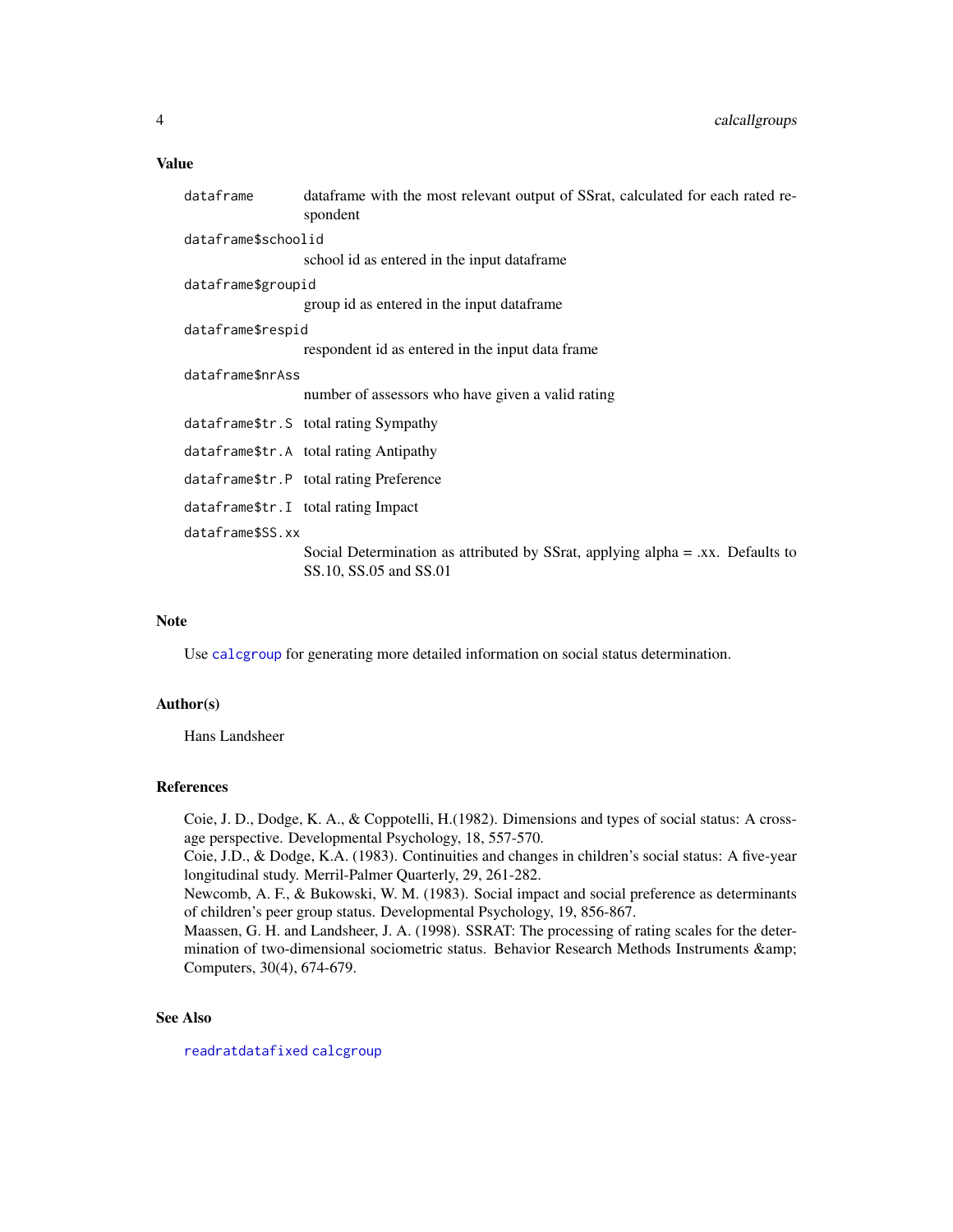#### <span id="page-4-0"></span>calcgroup 5 and 5 and 5 and 5 and 5 and 5 and 5 and 5 and 5 and 5 and 5 and 5 and 5 and 5 and 5 and 5 and 5 and 5 and 5 and 5 and 5 and 5 and 5 and 5 and 5 and 5 and 5 and 5 and 5 and 5 and 5 and 5 and 5 and 5 and 5 and 5

# Examples

```
data(example5.rat)
calcgroup (school=1, group=23, data=example5.rat, scalelength="3")$dataframe
calcallgroups(example5.rat)
#readmultiple groups
data(example6.rat)
calcallgroups(example6.rat)
data(example7.rat)
calcallgroups(example7.rat) # Wrong!
calcgroup (school=1, group=1, dataframe=example7.rat, scalelength="7")$dataframe
calcgroup (school=1, group=3, dataframe=example7.rat, scalelength="7")$dataframe
calcgroup (school=2, group=1, dataframe=example7.rat, scalelength="7")$dataframe
#use names
data(example1a.rat)
calcallgroups(example1a.rat)
```
<span id="page-4-1"></span>calcgroup *Calculates sociometric status determinations of a specified single group from a SSrat compliant dataframe*

### **Description**

In a group, all group members are asked to rate all other group members on a rating scale. This rating scale can have 3 (1..3), 5 (1..5), 7 (1..7) or 9 (1..9) rating points. The rating scale has a neutral mid point (respectively 2, 3, 4 and 5).

Application of SSrat::calcgroup calculates a classification into five categories of sociometric status, which is labeled as follows: (1) popular, (2) rejected, (3) negelected, (4) controversial and (5) average.

# Usage

```
calcgroup(schoolid = 1, groupid = 1, dataframe, scalelength = c(5, 3, 7, 1)9), alpha = c(0.1, 0.05, 0.01), NBcriteria = F, printresult = F)
```
#### Arguments

| schoolid  | The schoolnumber that identifies the school. Default $= 1$ .                                                                                                                                                                                                            |
|-----------|-------------------------------------------------------------------------------------------------------------------------------------------------------------------------------------------------------------------------------------------------------------------------|
| groupid   | The group number that identifies the group. Default $= 1$ .                                                                                                                                                                                                             |
| dataframe | The dataframe with the rating data. This dataframe should have columns schoolid,<br>groupid, respid, and for n raters columns $r(0)$ to rn, with a maximum of $r(9)$ .<br>Function readrated read can be used to create such a data frame from a prepared<br>text file. |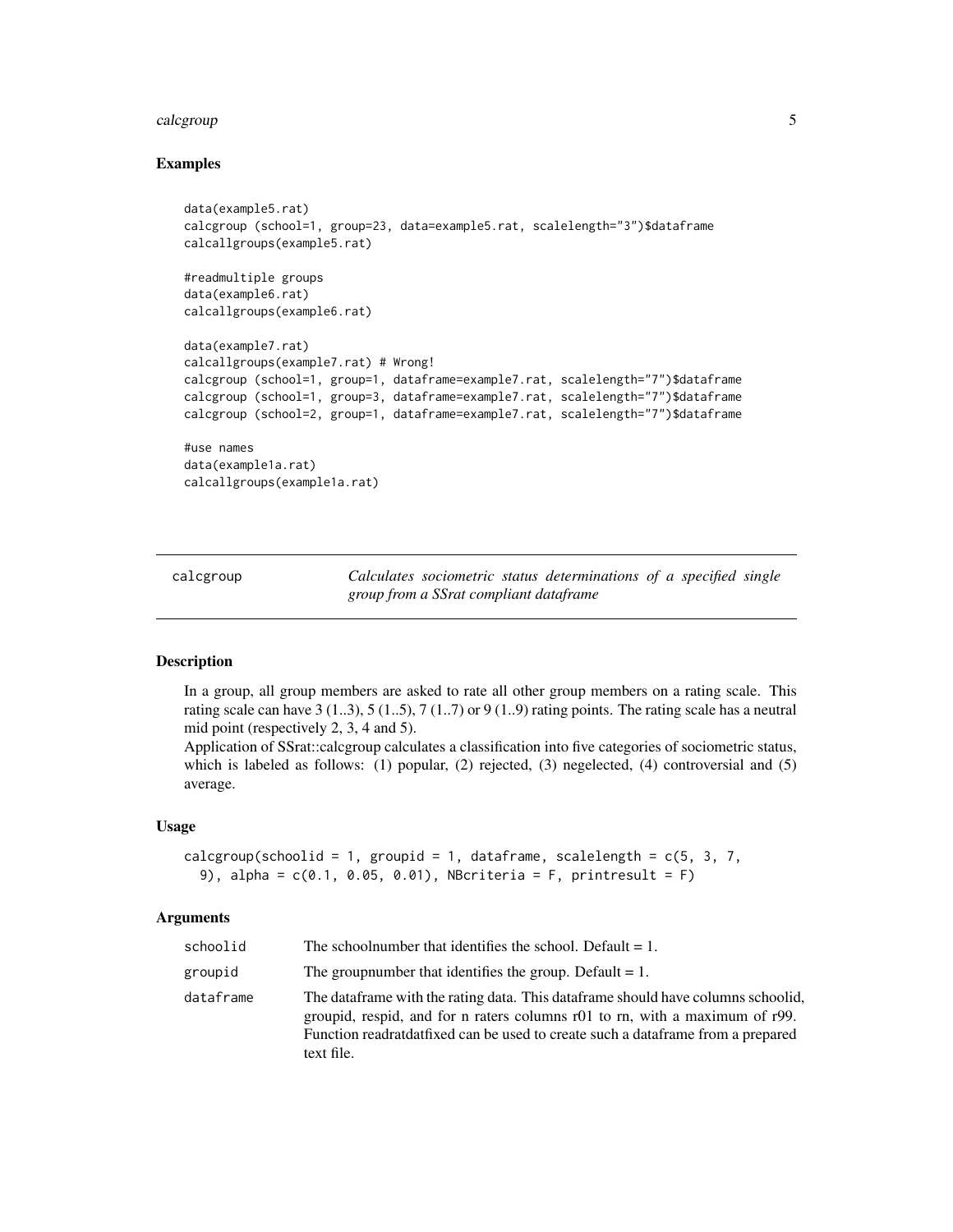| scalelength | Either 3, 5, 7 or 9. Default = $5$ .                                                                                                                                                                                                                                                                                                                                                                                                                                                                                                                                               |
|-------------|------------------------------------------------------------------------------------------------------------------------------------------------------------------------------------------------------------------------------------------------------------------------------------------------------------------------------------------------------------------------------------------------------------------------------------------------------------------------------------------------------------------------------------------------------------------------------------|
| alpha       | The significance levels to be applied to the probability distributions of the four<br>total scores that have been derived from the ratings. By choosing an appropriate<br>alpha, the user can fine tune the criterion for the status determination. A list of<br>various alphas can be supplied. Default is the list (.10, .05, .01).                                                                                                                                                                                                                                              |
| NBcriteria  | A boolean. When TRUE, the classification criteria of Newcomb & Bukowski<br>(1983) will be applied, in stead of the SSrat criteria. These criteria are applicable<br>to rating scales of length 3. When this option is selected with longer scales, the<br>midscore is conversed to 2, alls cores larger than the midscore are conversed<br>to 3 and all scores lower than the midscore are conversed to 1. When another<br>recoding scheme of the scores is preferred, the input ratings should be recoded<br>to 1, 2 and 3 before the use of this function (use $car:$ : recode). |
| printresult | Boolean which identifies whether the calculated results should be shown. De-<br>fault is False.                                                                                                                                                                                                                                                                                                                                                                                                                                                                                    |

#### Details

It is assumed that the data are gathered on a single (2R+1)-point rating scale. For a 7-point scale,  $R = 3$ . The scale midpoint must represent a neutral judgment. The data are arranged in a matrix P, with rows belonging to assessors and columns belonging to the assessed.Let P[i, k] denote the rating given by assessor i to group member k.

First  $P^*$  scores are calculated by subtracting  $R+1$  from the values of P. The Sympathy scores S are calculated by replacing all negative scores of P\* by zero. The Antipathy score A are calculated by replacing all positive scores of  $P^*$  by zero and taking the absolute value.  $P^* = S - A$ . The Preference score P are equal to the ratings obtained. The Impact scores I are calculated by taking the absolute values of  $P^*$ . I = S + A.

In the next step, sum scores are calculated over columns. Then the distributions of these sumscores are calculated, using the principle of convolution. Lastly, the positions in the distributions are calculated to identify persons with scores in the areas of the lower and higher alpha percent. This allows us to translate the criteria of Coie et al. (1983) into probability terms. A person k obtains the following social determinations (E is expected value): Popular =  $sum(P[k])$  significantly high,  $sum(S[k])$  >  $E(sum(S[k]))$  and  $sum(A[k])$  <  $E(sum(A[k]))$ ; Rejected =  $sum(P[k])$  significantly low, sum( $S[k]$ ) <  $E(\text{sum}(S[k]))$  and sum( $A[k]$ ) >  $E(\text{sum}(A[k]))$ ; Neglected = sum( $I[k]$ ) significantly low, sum( $S[k]$ ) <  $E(\text{sum}(S[k]))$  and sum( $A[k]$ ) <  $E(\text{sum}(A[k]))$ ; Controversial = sum( $I[k]$ ) significantly high, sum( $S[k]$ ) >  $E(\text{sum}(S[k]))$  and sum( $A[k]$ ) >  $E(\text{sum}(A[k]))$ ; Average = remaining group members.

When the criteria of Newcomb & Bukowski (1993) are applied, the most liked nominations LM are the ratings  $> R$  and the least liked nominations LL are the ratings  $< R$ , and the impact score SI = LM + LL. The criteria for a person k are: Popular =  $sum(LM[k])$  significantly high, sum(LL[,k])  $\leq$  E(sum(LL[,k])); Rejected = sum(LL[,k]) significantly high, sum(LM[,k])  $\leq$  E(sum(LM[,k])); Neglected = sum(SI[,k]) significantly low; Controversial = sum(LM[,k]) significantly high and  $sum(LL[k] > E(sum(LL[k]))$  or sum( $LL[k]$ ) significantly high and sum( $LM[k] > E(sum(LM[k]))$ ; Average = remaining group members.

#### Value

dataframe dataframe with the most relevant results, as calculated for each respondent by **SSrat**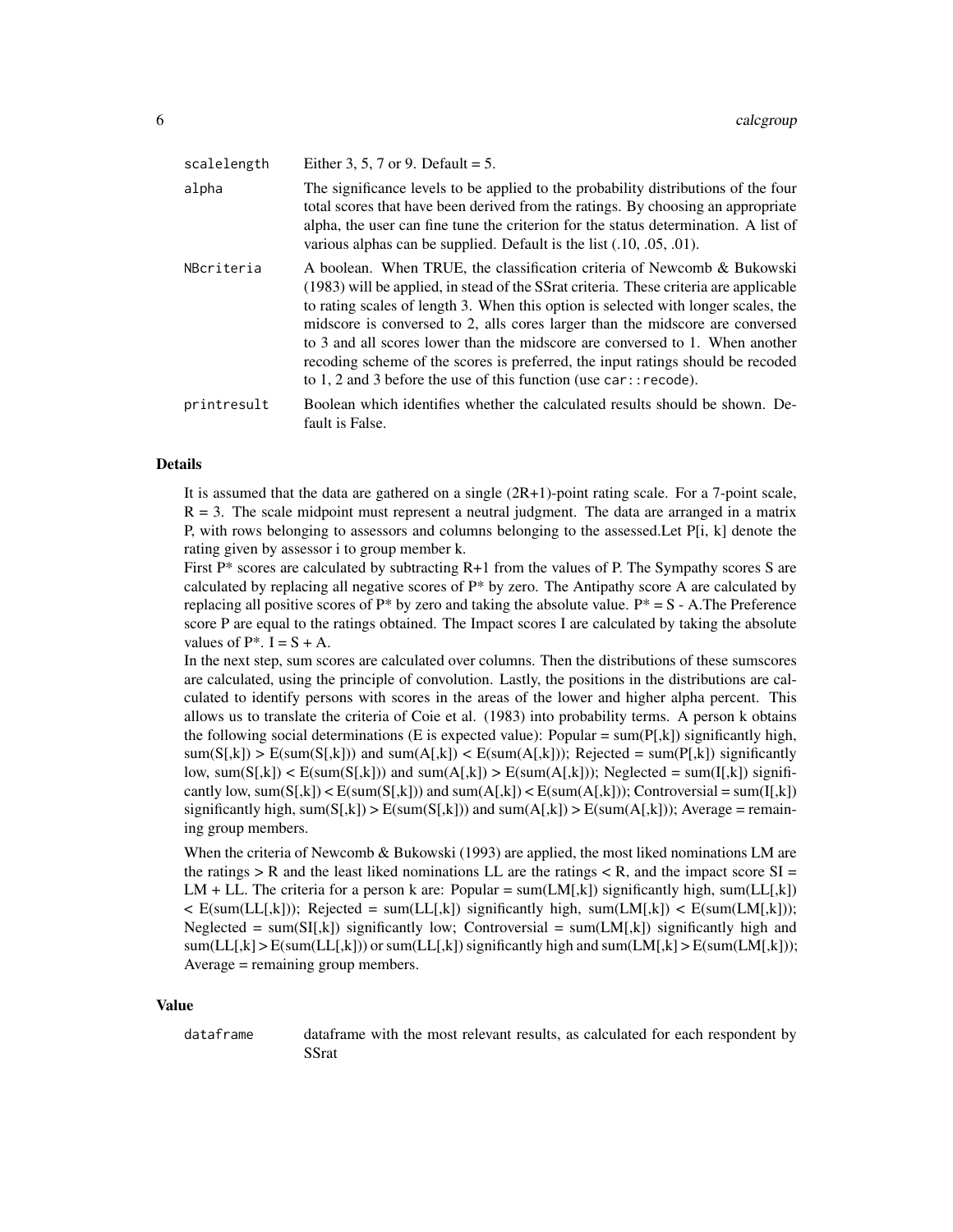# calcgroup 7

| dataframe\$schoolid |                                                                                                          |
|---------------------|----------------------------------------------------------------------------------------------------------|
|                     | school id as entered                                                                                     |
| dataframe\$groupid  |                                                                                                          |
|                     | group id as entered                                                                                      |
| dataframe\$respid   | respondent id as entered                                                                                 |
| dataframe\$nrAss    |                                                                                                          |
|                     | number of assessors who have given a valid rating                                                        |
|                     | dataframe\$tr.S total rating Sympathy                                                                    |
|                     | dataframe\$tr.A total rating Antipathy                                                                   |
|                     | dataframe\$tr.P total rating Preference                                                                  |
|                     | dataframe\$tr.I total rating Impact                                                                      |
| dataframe\$SS.xx    |                                                                                                          |
|                     | Social Determination as attributed by SSrat, applying alpha = .xx. Defaults to<br>SS.10, SS.05 and SS.01 |
| S                   | matrix of Sympathy ratings                                                                               |
| A                   | matrix of Antipathy ratings                                                                              |
| P                   | matrix of Preferences                                                                                    |
| т                   | matrix of Impact scores                                                                                  |
| intermediate\$pls   |                                                                                                          |
|                     | probability referring to left-sided testing of tr.S                                                      |
| intermediate\$prs   | probability referring to right-sided testing of tr.S                                                     |
| intermediate\$es    |                                                                                                          |
|                     | expected value of tr.S                                                                                   |
| intermediate\$pla   |                                                                                                          |
|                     | probability referring to left-sided testing of tr.A                                                      |
| intermediate\$pra   |                                                                                                          |
| intermediate\$ea    | probability referring to right-sided testing of tr.A                                                     |
|                     | expected value of tr.A                                                                                   |
| intermediate\$plp   |                                                                                                          |
|                     | probability referring to left-sided testing of tr.P                                                      |
| intermediate\$prp   |                                                                                                          |
|                     | probability referring to right-sided testing of tr.P                                                     |
| intermediate\$ep    | expected value of tr.P                                                                                   |
| intermediate\$pli   |                                                                                                          |
|                     | probability referring to left-sided testing of tr.I                                                      |
| intermediate\$pri   |                                                                                                          |
|                     | probability referring to right-sided testing of tr.I                                                     |
| intermediate\$ei    |                                                                                                          |
|                     | expected value of tr.I                                                                                   |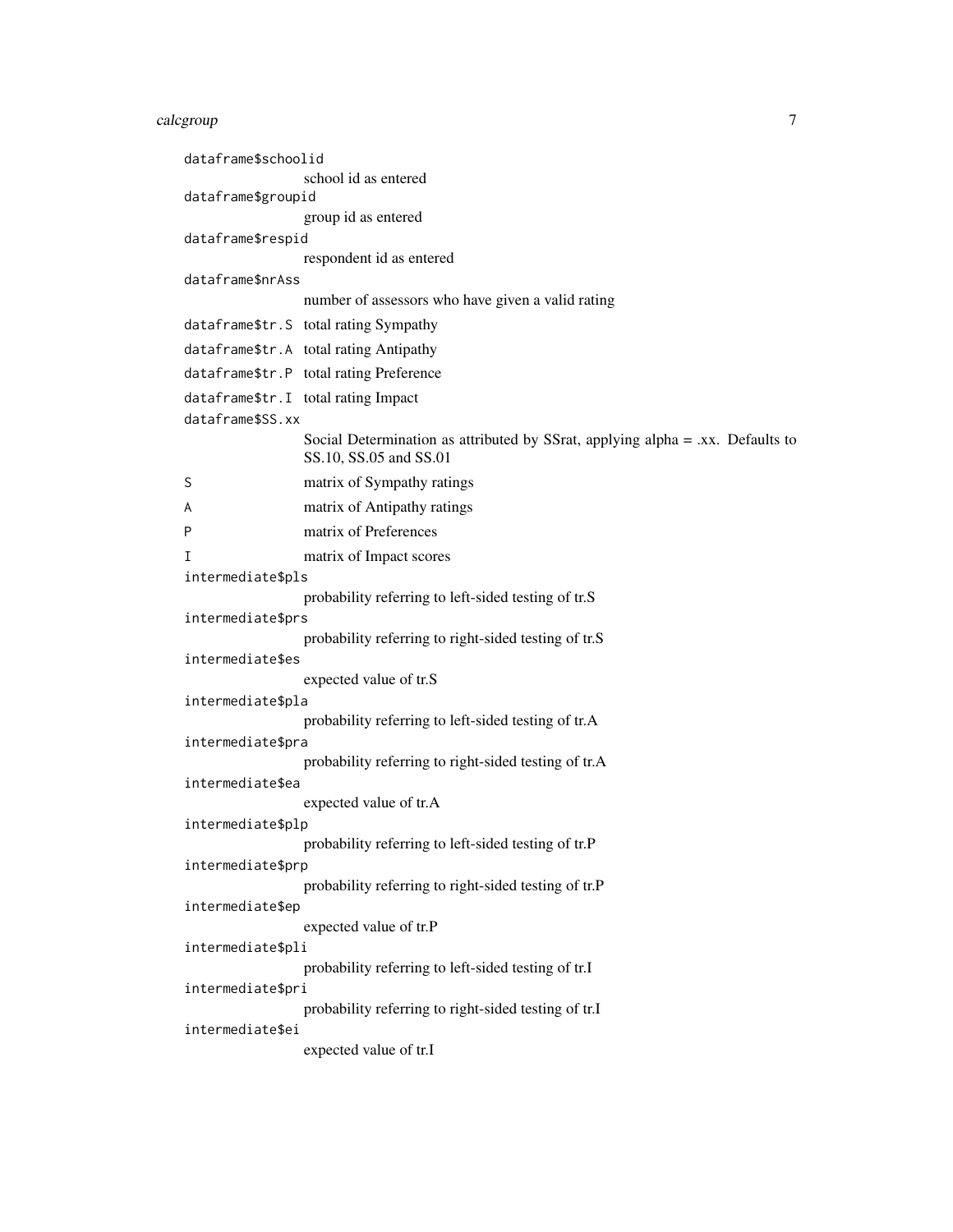#### <span id="page-7-0"></span>Author(s)

Hans Landsheer

### References

Coie, J.D., & Dodge, K.A. (1983). Continuities and changes in children's social status: A five-year longitudinal study. Merril-Palmer Quarterly, 29, 261-282.

Newcomb, A. F., & Bukowski, W. M. (1983). Social impact and social preference as determinants of children's peer group status. Developmental Psychology, 19, 856-867.

Maassen, G. H. and Landsheer, J. A. (1998). SSRAT: The processing of rating scales for the determination of two-dimensional sociometric status. Behavior Research Methods Instruments & Computers, 30(4), 674-679.

# See Also

[readratdatafixed](#page-22-1)

### Examples

```
data(example5.rat)
# calc SSRAT results fot this group
out =calcgroup (school=1, group=23, data=example5.rat, scalelength="3")
out$dataframe
# calc Newcomb & Bukowski results for this group
out =calcgroup (school=1, group=23, data=example5.rat, scalelength="3", NBcriteria=TRUE)
out$dataframe
# calc Newcomb & Bukowski results for example1
data(example1.rat)
out =calcgroup (school=1, group=1, data=example1.rat, scalelength="7", NBcriteria=TRUE)
out$dataframe
# calc SSrat results for example1
out =calcgroup (school=1, group=1, data=example1.rat, scalelength="7")
```

| describeratdata | Show various features of the SSrat dataframe |  |  |
|-----------------|----------------------------------------------|--|--|
|                 |                                              |  |  |

#### Description

out\$dataframe

describeratdata shows the following features: Number of unique school, number of unique groups of raters/assessed, and for each group, the school to which the group belongs, the group identifier, the ratings that are actually used, the count of assessors, the count of assessed, the number of missing ratings, the bias in the ratings, the number of ratings less than the midrating, the number of ratings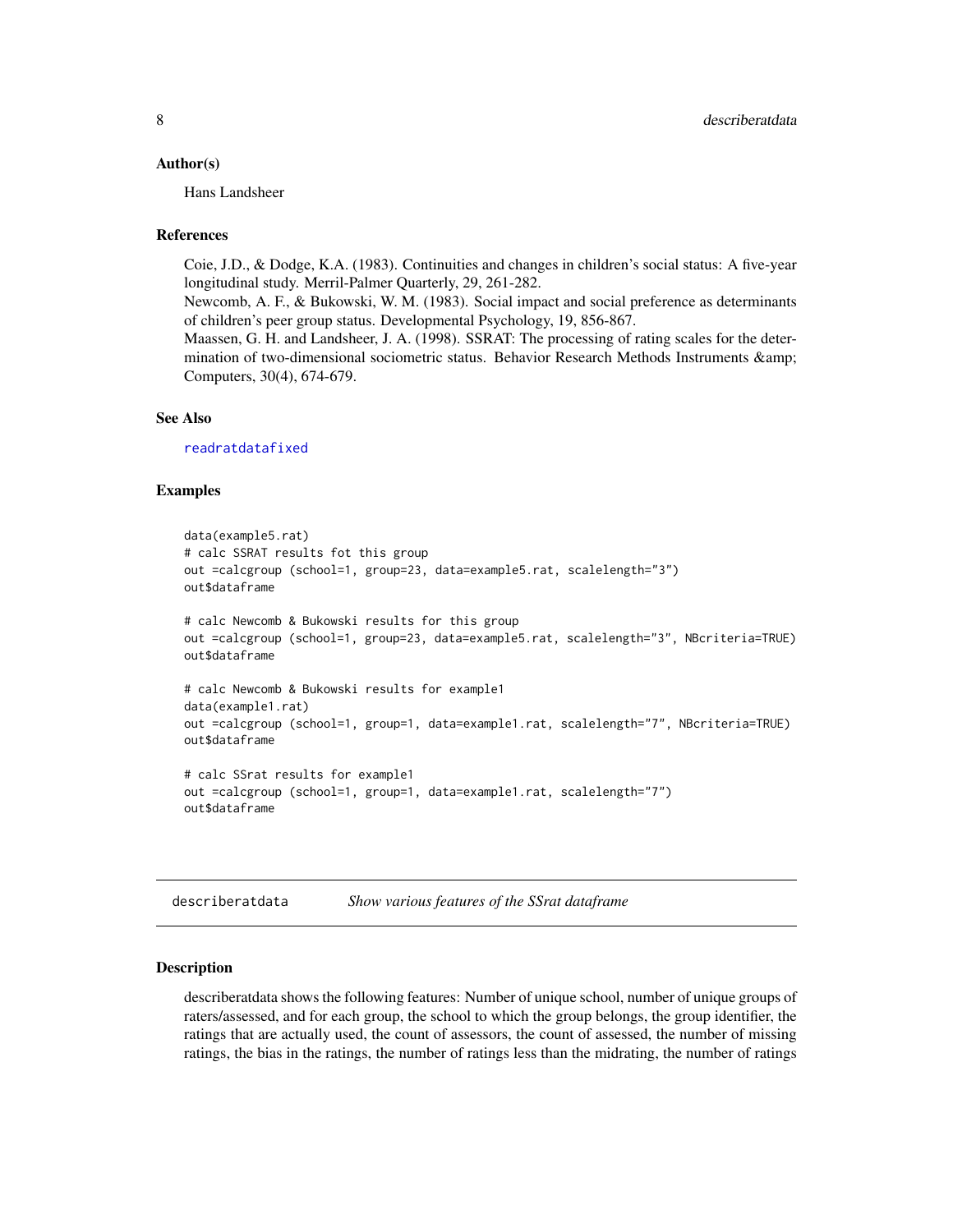# <span id="page-8-0"></span>describeratdata 9

equal to the midrating, the number of ratings larger than the midrating. Function describeratdata is useful for a first check of the ratings./cr N.B. Unavailable values (NA) on the diagonal are not counted as mssing ratings.

# Usage

```
describeratdata(dataframe)
```
# Arguments

dataframe The dataframe should have the following columns: schoolid groupid respid, and for n raters the columns r01 .. rn, with a maximum of r99. Function [readratdatafixed](#page-22-1) creates an appropriate data frame from a text file with ratings.

# Value

A data.frame with for each group:

| schoolid  | The school identifier                                                                         |
|-----------|-----------------------------------------------------------------------------------------------|
| groupid   | The group identifier                                                                          |
| scores    | The scores that have been used by the raters                                                  |
| assessors | The number of assessors                                                                       |
| assessed  | The number of assessed                                                                        |
| missing   | The number of missing ratings, not counting the missings on the diagonal                      |
| bias      | The bias in the ratings, defined as the mean of the ratings minus the midscore<br>value $(R)$ |
| ltR       | The number of ratings, less than the midscore value $(R)$                                     |
| R         | The number of ratings, equal to the midscore value $(R)$                                      |
| gtR       | The number of ratings, greater than the midscore value $(R)$                                  |

# Author(s)

Hans Landsheer

# See Also

[readratdatafixed](#page-22-1)

## Examples

```
data(example6.rat)
describeratdata(example6.rat)
data(example7.rat)
describeratdata(example7.rat)
data(example1a.rat)
describeratdata(example1a.rat)
```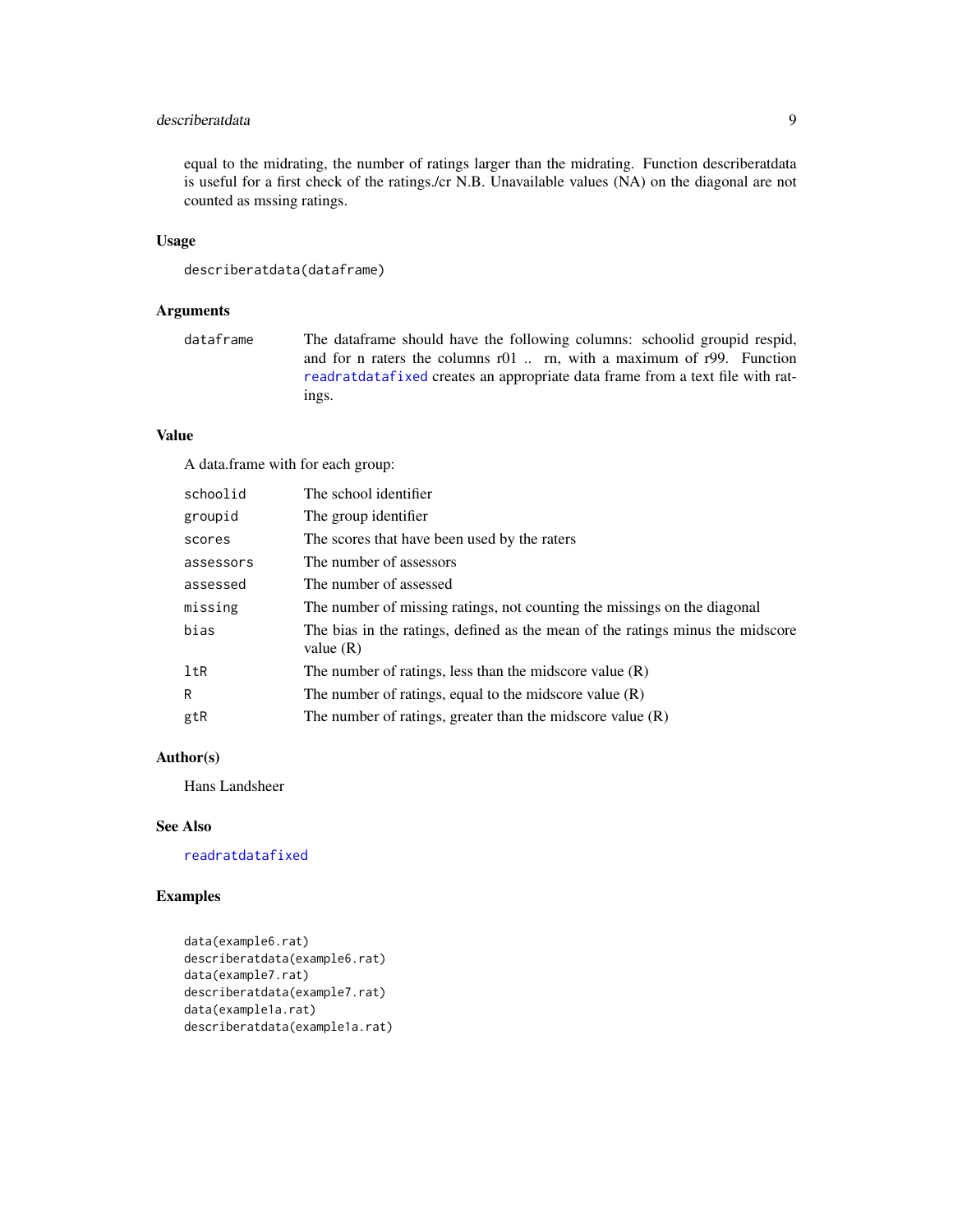<span id="page-9-0"></span>

#### Description

Enter or edit rating data. Function enterratdata creates a dataframe in a format that can be processed by SSrat functions [calcgroup](#page-4-1) and [calcallgroups](#page-2-1).

#### Usage

enterratdata(dataframe = NULL, resplabel = F)

#### Arguments

| dataframe | Ssrat conformant data frame. If NULL a new data frame is created (default).<br>Otherwise, the data frame is opened for editing.                                               |
|-----------|-------------------------------------------------------------------------------------------------------------------------------------------------------------------------------|
| resplabel | Boolean, default is FALSE. When TRUE, a column resplabel is added as the<br>first column of the dataframe. If dataframe already has a column resplabel, this<br>id preserved. |

#### Details

The SSrat conformant dataframe has repondent identifiers and ratings received. The respondent identifiers are schoolid, groupid, respid en optionally respname. The ratings received are named r01, r02 .. rn, where n is the last rated, with a maximum of r99. Multiple groups can be entered. It is not possible (or sensible) to add other variables.

# Value

A data.frame with columns:

| resplabel | An identification label of the rater (and of the assessed). Optional.                                           |
|-----------|-----------------------------------------------------------------------------------------------------------------|
| schoolid  | Identification number of the secondary group level, most often a school.                                        |
| groupid   | Identification number of the first group level, most often a school class.                                      |
| respid    | Identification number of the rater (and of the assessed).                                                       |
| r01r0n    | Ratings received by respid = 1. respid = n, with a maximum of r99. Respid's $\lt$<br>10 are padded with a zero. |

#### Note

To allow for the combination of groups with different sizes in a single file, it is important to enumerate the n respondents from 1 to n, respectively use the columnnames r01 to rn for the received ratings. These column names are padded with a zero  $(r01, r02$  etc.) to allow for easy ordening of these columns after a merge. Background data of each respondent can be added to the output data.frame of [calcgroup](#page-4-1) or [calcallgroups](#page-2-1).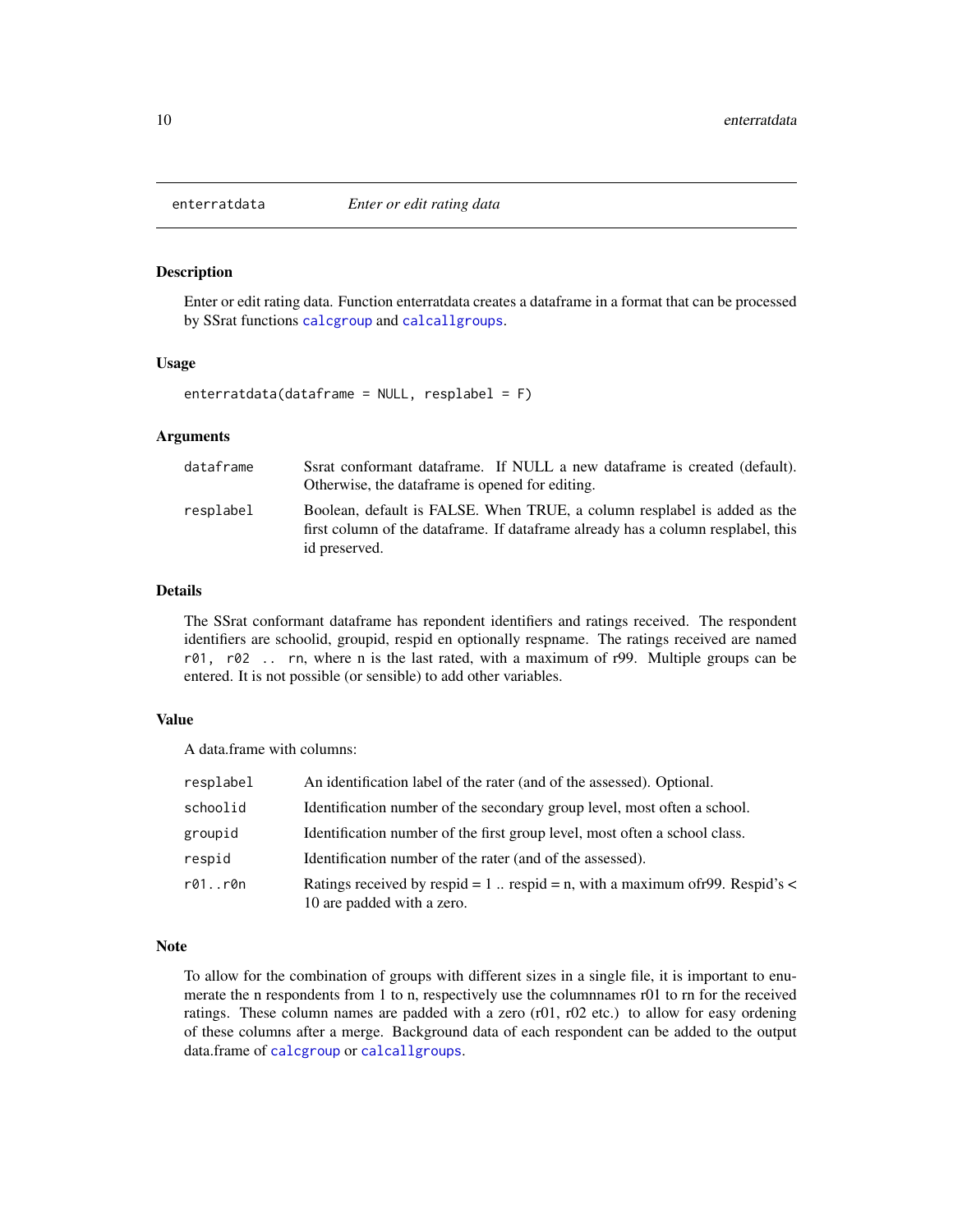# <span id="page-10-0"></span>example1.rat 11

#### Author(s)

Hans Landsheer

### See Also

[calcgroup](#page-4-1) [calcallgroups](#page-2-1) [readratdatafixed](#page-22-1) [edit](#page-0-0)

# Examples

```
# These examples require human intervention and are therefore placed in a
# don't run section. They can only be excuted interactively.
# create a new data frame with rating data
## Not run: df=enterratdata()
# edit existing data frame
## Not run: df=enterratdata(df)
# add respondent names to the dataframe
## Not run: df=enterratdata(df, resplabel=TRUE)
#create a new data frame with rating data and respondent names
## Not run: df=enterratdata(resplabel=TRUE)
```
<span id="page-10-1"></span>

| example1.rat | Example 1 of rating data that can be processed further to obtain social |
|--------------|-------------------------------------------------------------------------|
|              | status determinations                                                   |

### Description

The result of readratdatafixed("<example1.rat.txt>"). A 7-point rating scale has been used. Numbers of assessors and assessed are equal (10). Each respondent is identified by a schoolid, a group id and a respondent id. The rows contain the assessors, the columns contain the assessed. When rater equals ratee (diagonal), the rating is NA.

# Format

A data frame with 10 observations of 9 ratings.

schoolid a numeric vector, identifying the second group level

groupid a numeric vector, identifying the first group level.

respid a numeric vector, identifying the individual.

- r01 ratings received by respondent 1.
- r02 ratings received by respondent 2.
- r03 ratings received by respondent 3.
- r04 ratings received by respondent 4.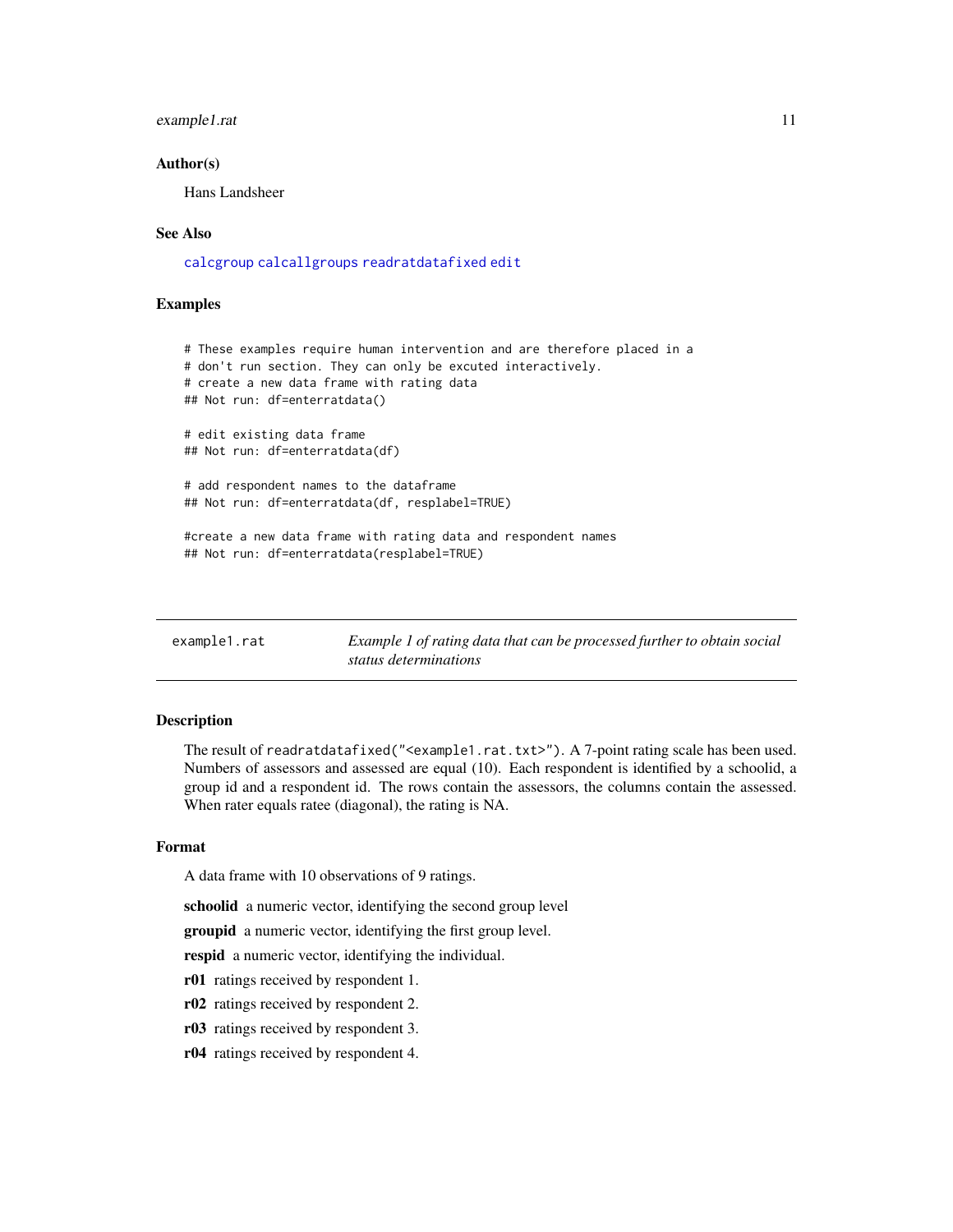- <span id="page-11-0"></span>r05 ratings received by respondent 5.
- r06 ratings received by respondent 6.
- r07 ratings received by respondent 7.
- r08 ratings received by respondent 8.
- r09 ratings received by respondent 9.
- r10 ratings received by respondent 10.

#### Note

Rating data can be entered directly into a SSrat compliant dataframe, using [edit](#page-0-0). Colums needed are: "schoolid", "groupid", "respid", and for <n> raters "r01", "r02".."r<n>". Optionally, a column named "resplabel" can be entered, containing the names of the raters/assessed. The raters (assessors) are in rows and assessed in columns. For example:

mydata=data.frame(schoolid=numeric(0), groupid=numeric(0), respid=numeric(0),

r01=numeric(0), r02=numeric(0), r03=numeric(0)); mydata=edit(mydata)

# See Also

[readratdatafixed](#page-22-1) [example1a.rat](#page-11-1) [example2.rat](#page-12-1) [example3.rat](#page-14-1) [example4.rat](#page-15-1) [example5.rat](#page-16-1) [example6.rat](#page-17-1) [example7.rat](#page-18-1) [klas2.rat](#page-21-1)

#### Examples

data(example1.rat)

<span id="page-11-1"></span>example1a.rat *Example 1a of rating data with names of the raters (and assessed)*

#### **Description**

Ratings with the names of the raters (and of the assessed).

The result of readratdatafixed("<example1a.rat.txt>"). A 7-point rating scale has been used. Numbers of assessors and assessed are equal (10). Each respondent is identified by a respname, schoolid, a group id and a respondent id. The rows contain the assessors, the columns contain the assessed. When rater equals assessed (diagonal), the rating is NA.

# Format

A data frame with 10 observations of 9 ratings.

resplabel a string vector with an additional identifier of the raters (and assessed).

schoolid a numeric vector, identifying the second group level.

**groupid** a numeric vector, identifying the first group level.

respid a numeric vector, identifying the individual.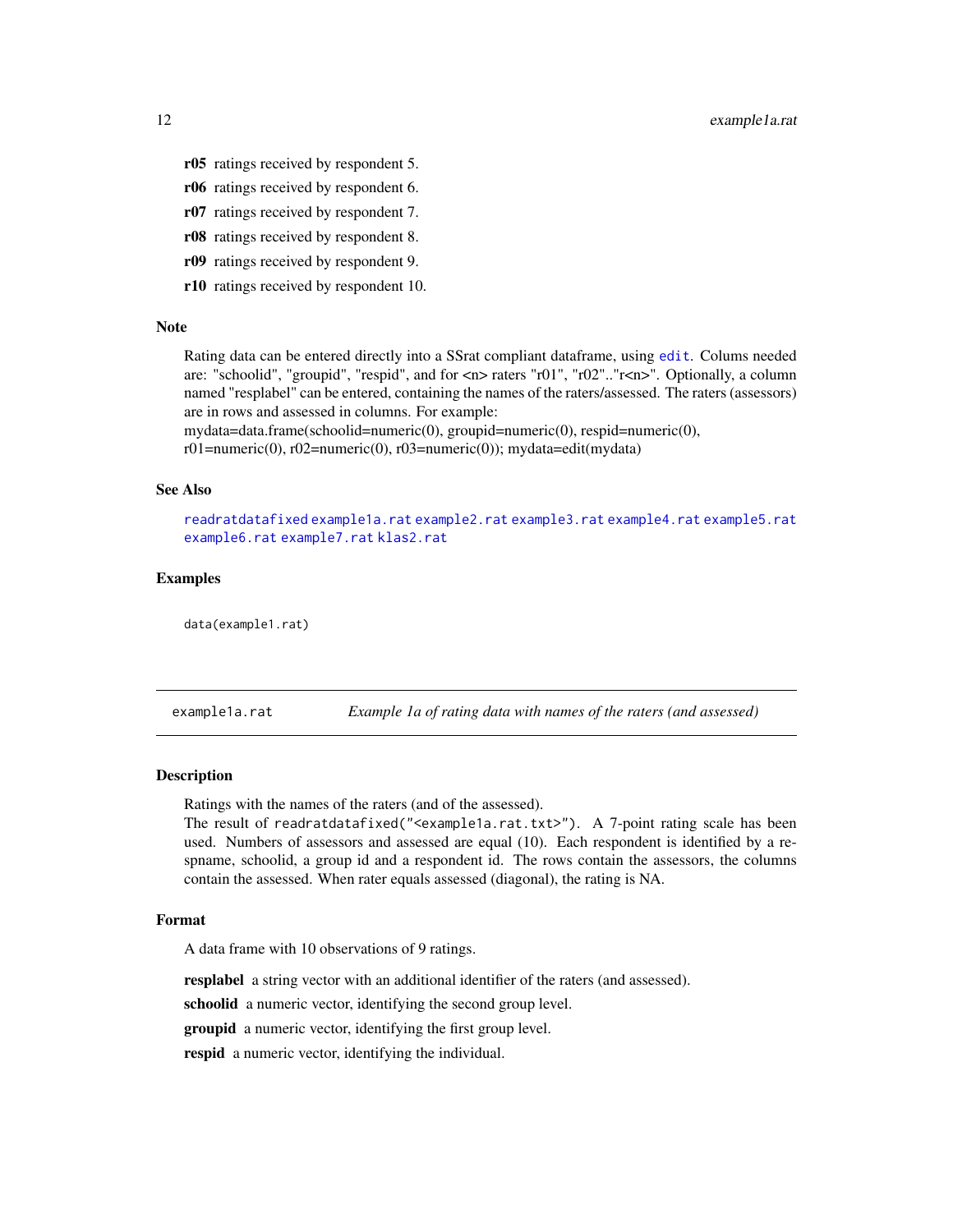## <span id="page-12-0"></span>example2.rat 13

- r01 ratings received by respondent 1.
- r02 ratings received by respondent 2.
- r03 ratings received by respondent 3.
- r04 ratings received by respondent 4.
- r05 ratings received by respondent 5.
- r06 ratings received by respondent 6.
- r07 ratings received by respondent 7.
- r08 ratings received by respondent 8.
- r09 ratings received by respondent 9.
- r10 ratings received by respondent 10.

# Note

Rating data can be entered directly into a SSrat compliant dataframe, using [edit](#page-0-0). Colums needed are: "schoolid", "groupid", "respid", and for <n> raters "r01", "r02".."r<n>". Optionally, a column named "resplabel" can be entered, containing the names of the raters/assessed. The raters (assessors) are in rows and assessed in columns. For example:

mydata=data.frame(schoolid=numeric(0), groupid=numeric(0), respid=numeric(0),

r01=numeric(0), r02=numeric(0), r03=numeric(0)); mydata=edit(mydata)

# See Also

[readratdatafixed](#page-22-1) [example1.rat](#page-10-1) [example1a.rat](#page-11-1) [example2.rat](#page-12-1) [example3.rat](#page-14-1) [example4.rat](#page-15-1) [example5.rat](#page-16-1) [example6.rat](#page-17-1) [example7.rat](#page-18-1) [klas2.rat](#page-21-1)

# Examples

data(example1a.rat)

<span id="page-12-1"></span>example2.rat *Example 2 of rating data with more raters than assessed*

#### Description

Number of assessors (rows) is smaller then the number of assessed (columns).

The result of readratdatafixed("<example2.rat.txt>"). A 7-point rating scale has been used. Each respondent is identified by a schoolid, a group id and a respondent id. The rows contain the assessors, the columns contain the assessed. When rater equals assessed (diagonal), the rating is NA.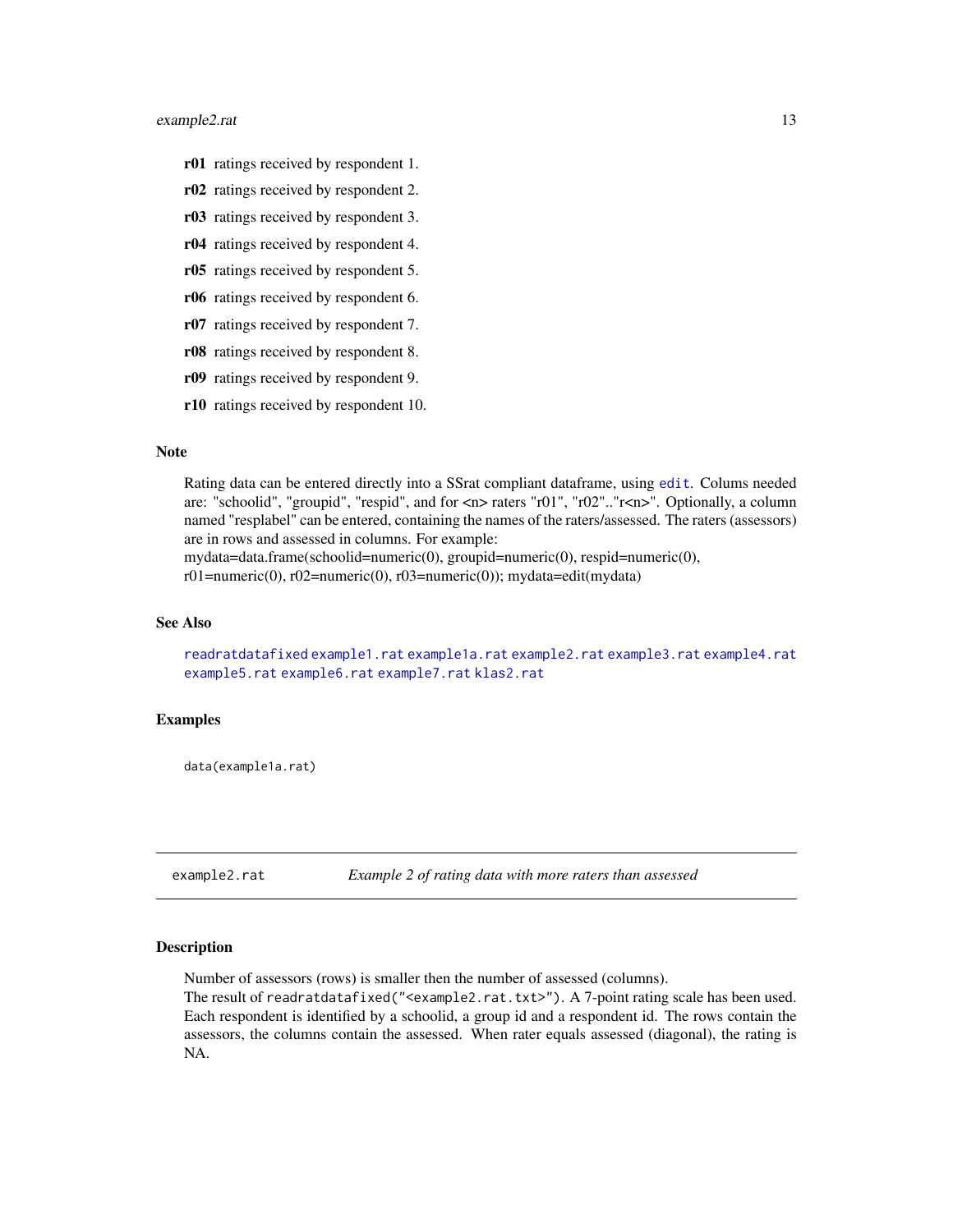# <span id="page-13-0"></span>Format

This dataframe has 10 rated persons, but only 7 raters.

schoolid a numeric vector, identifying the second group level

**groupid** a numeric vector, identifying the first group level.

respid a numeric vector, identifying the individual.

- r01 ratings received by respondent 1.
- r02 ratings received by respondent 2.
- r03 ratings received by respondent 3.
- r04 ratings received by respondent 4.
- r05 ratings received by respondent 5.
- r06 ratings received by respondent 6.
- r07 ratings received by respondent 7.
- r08 ratings received by respondent 8.
- r09 ratings received by respondent 9.
- r10 ratings received by respondent 10.

#### Note

Rating data can be entered directly into a SSrat compliant dataframe, using [edit](#page-0-0). Colums needed are: "schoolid", "groupid", "respid", and for <n> raters "r01", "r02".."r<n>". Optionally, a column named "resplabel" can be entered, containing an additional identifier of the raters/assessed. The raters (assessors) are in rows and assessed in columns. For example: mydata=data.frame(schoolid=numeric(0), groupid=numeric(0), respid=numeric(0), r01=numeric(0), r02=numeric(0), r03=numeric(0)); mydata=edit(mydata)

# See Also

[readratdatafixed](#page-22-1) [example1.rat](#page-10-1) [example1a.rat](#page-11-1) [example2.rat](#page-12-1) [example3.rat](#page-14-1) [example4.rat](#page-15-1) [example5.rat](#page-16-1) [example6.rat](#page-17-1) [example7.rat](#page-18-1) [klas2.rat](#page-21-1)

# Examples

data(example2.rat)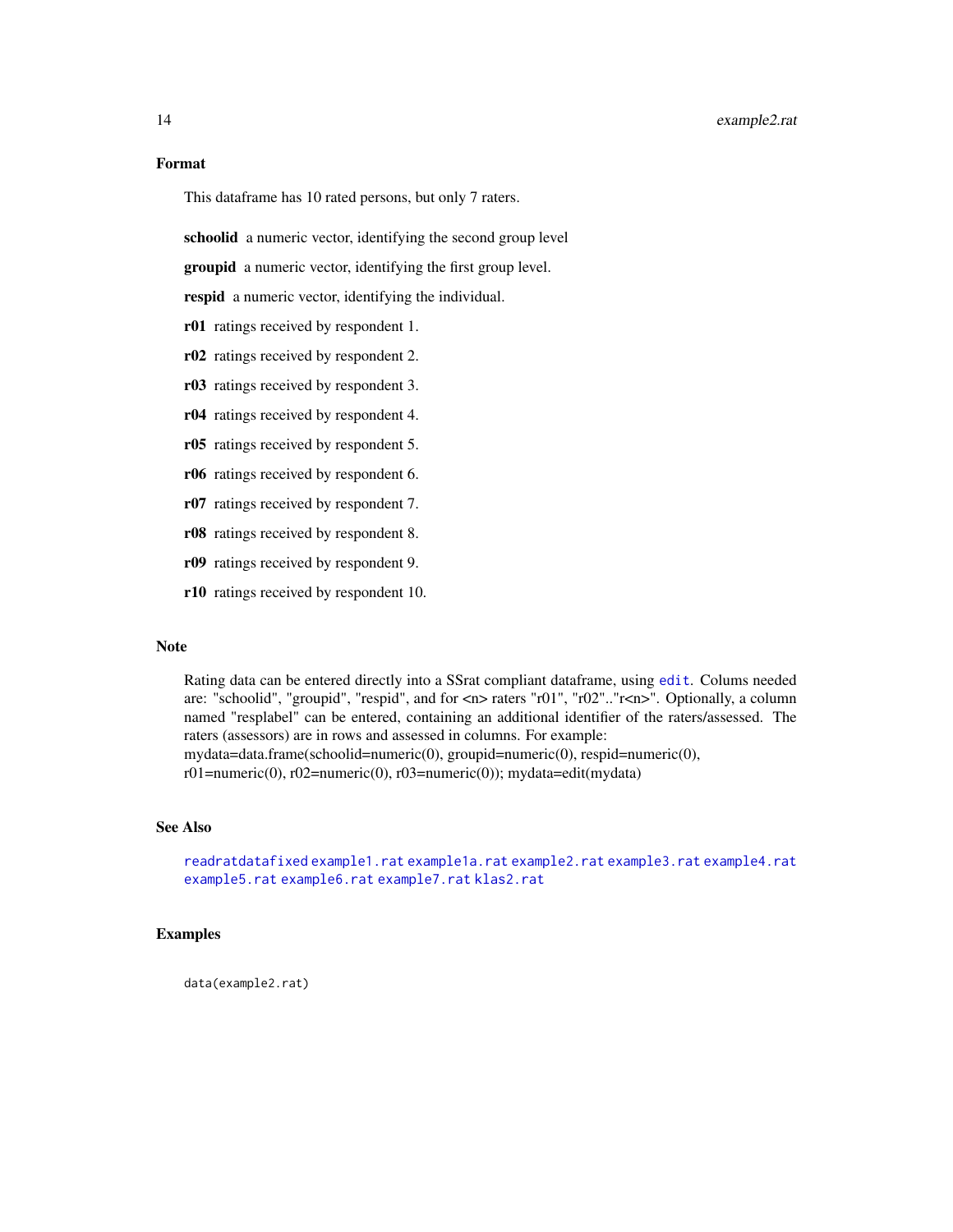# <span id="page-14-1"></span><span id="page-14-0"></span>**Description**

Number of assessors (rows) is larger then the number of assessed (columns).

This data set has missing ratings. It is the result of readratdatafixed("<example3.rat.txt>"). A 7-point rating scale has been used. Each respondent is identified by a schoolid, a group id and a respondent id. The rows contain the assessors, the columns contain the assessed. When rater equals ratee (diagonal), the rating is NA.

# Format

This dataframe has 7 rated persons, who are assessed by 10 raters.

schoolid a numeric vector, identifying the second group level

groupid a numeric vector, identifying the first group level.

respid a numeric vector, identifying the individual.

- r01 ratings received by respondent 1.
- r02 ratings received by respondent 2.
- r03 ratings received by respondent 3.
- r04 ratings received by respondent 4.
- r05 ratings received by respondent 5.
- r06 ratings received by respondent 6.
- r07 ratings received by respondent 7.

#### Note

Rating data can be entered directly into a SSrat compliant dataframe, using [edit](#page-0-0). Colums needed are: "schoolid", "groupid", "respid", and for <n> raters "r01", "r02".."r<n>". Optionally, a column named "resplabel" can be entered, containing an additional identifier of the raters/assessed. The raters (assessors) are in rows and assessed in columns. For example:

mydata=data.frame(schoolid=numeric(0), groupid=numeric(0), respid=numeric(0),

r01=numeric(0), r02=numeric(0), r03=numeric(0)); mydata=edit(mydata)

#### See Also

[readratdatafixed](#page-22-1) [example1.rat](#page-10-1) [example1a.rat](#page-11-1) [example2.rat](#page-12-1) [example3.rat](#page-14-1) [example4.rat](#page-15-1) [example5.rat](#page-16-1) [example6.rat](#page-17-1) [example7.rat](#page-18-1) [klas2.rat](#page-21-1)

#### Examples

data(example3.rat)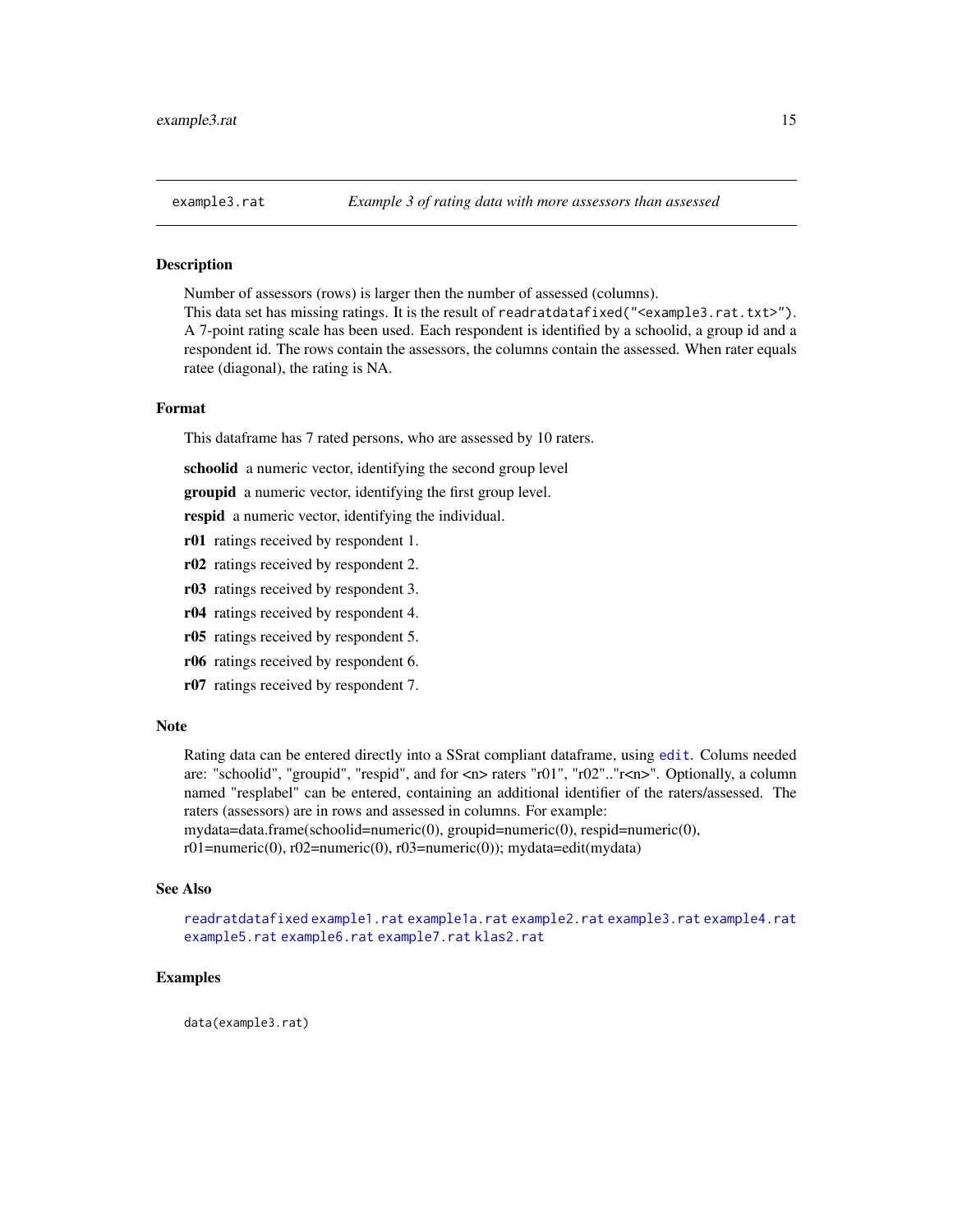# **Description**

The result of readratdatafixed("<example4.rat.txt>"). A 7-point rating scale has been used. Numbers of assessors and assessed are equal (10). Each respondent is identified by a schoolid, a group id and a respondent id. The rows contain the assessors, the columns contain the assessed. When rater equals ratee (diagonal), the rating is NA.

# Format

A data frame with 10 observations of 9 ratings; some of the ratings are missing.

schoolid a numeric vector, identifying the second group level

groupid a numeric vector, identifying the first group level.

respid a numeric vector, identifying the individual.

- r01 ratings received by respondent 1.
- r02 ratings received by respondent 2.
- r03 ratings received by respondent 3.
- r04 ratings received by respondent 4.
- r05 ratings received by respondent 5.
- r06 ratings received by respondent 6.
- r07 ratings received by respondent 7.
- r08 ratings received by respondent 8.
- r09 ratings received by respondent 9.
- r10 ratings received by respondent 10.

# Note

Rating data can be entered directly into a SSrat compliant dataframe, using [edit](#page-0-0). Colums needed are: "schoolid", "groupid", "respid", and for <n> raters "r01", "r02".."r<n>". Optionally, a column named "resplabel" can be entered, containing an additional identifier of the raters/assessed. The raters (assessors) are in rows and assessed in columns. For example:

mydata=data.frame(schoolid=numeric(0), groupid=numeric(0), respid=numeric(0),

r01=numeric(0), r02=numeric(0), r03=numeric(0)); mydata=edit(mydata)

# See Also

```
readratdatafixed example1.rat example1a.rat example2.rat example3.rat example5.rat
example6.rat example7.rat klas2.rat
```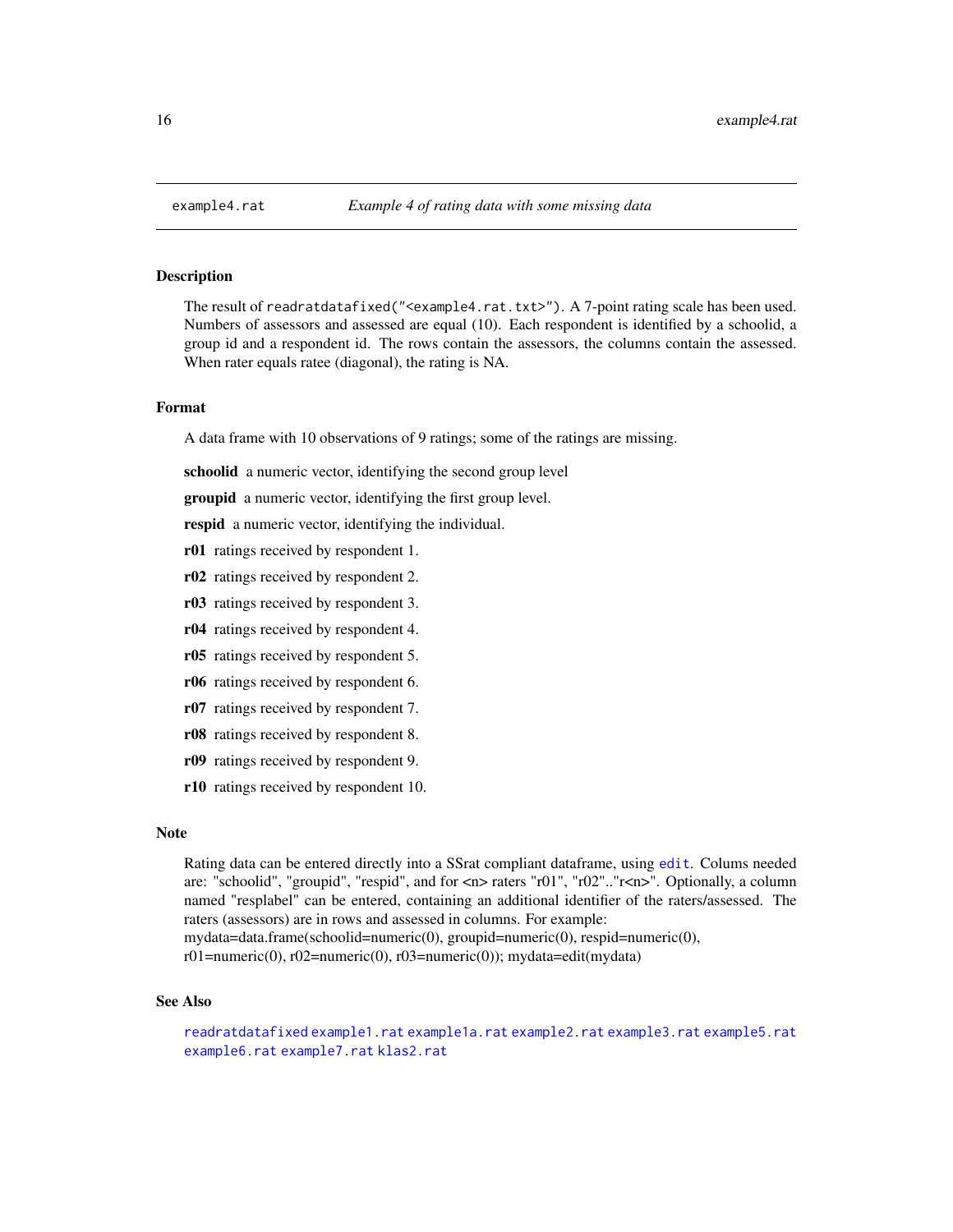#### <span id="page-16-0"></span>example5.rat 17

# Examples

data(example4.rat)

<span id="page-16-1"></span>example5.rat *Example 5 of rating data Newcomb and Bukowski '3-point ratings'*

# Description

Newcomb and Bukowski rating scale with 3 points.

The result of readratdatafixed("<example5.rat.txt>"). Numbers of assessors and assessed are equal (10). Each respondent is identified by a schoolid, a group id and a respondent id. The rows contain the assessors, the columns contain the assessed. When rater equals assessed (diagonal), the rating is NA.

#### Format

A data frame with 10 observations of 9 ratings.

schoolid a numeric vector, identifying the second group level

groupid a numeric vector, identifying the first group level.

respid a numeric vector, identifying the individual.

r01 ratings received by respondent 1.

- r02 ratings received by respondent 2.
- r03 ratings received by respondent 3.
- r04 ratings received by respondent 4.
- r05 ratings received by respondent 5.
- r06 ratings received by respondent 6.
- r07 ratings received by respondent 7.
- r08 ratings received by respondent 8.
- r09 ratings received by respondent 9.
- r10 ratings received by respondent 10.

#### Note

Rating data can be entered directly into a SSrat compliant dataframe, using [edit](#page-0-0). Colums needed are: "schoolid", "groupid", "respid", and for <n> raters "r01", "r02".."r<n>". Optionally, a column named "resplabel" can be entered, containing an additional identifier of the raters/assessed. The raters (assessors) are in rows and assessed in columns. For example:

mydata=data.frame(schoolid=numeric(0), groupid=numeric(0), respid=numeric(0),

r01=numeric(0), r02=numeric(0), r03=numeric(0)); mydata=edit(mydata)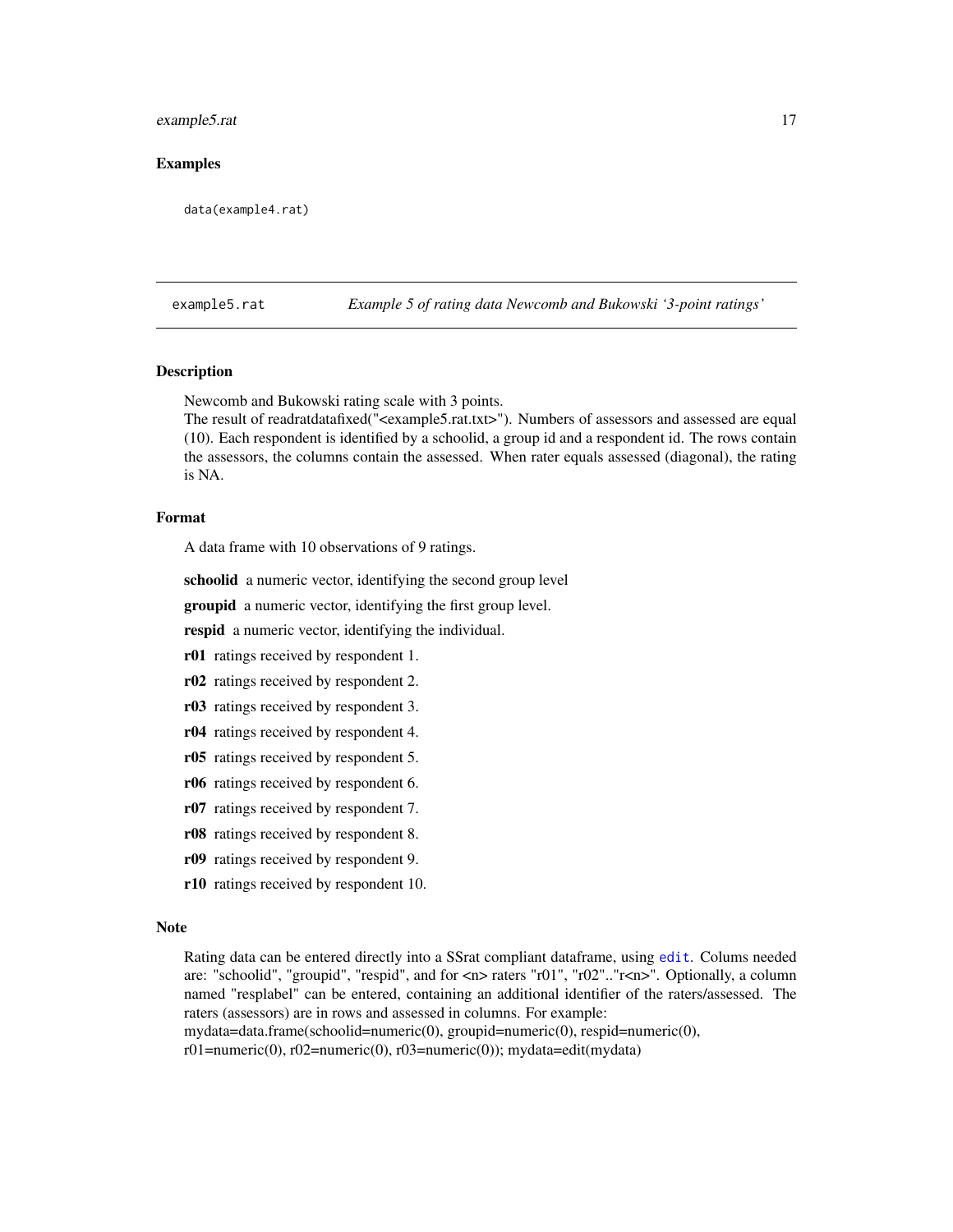# <span id="page-17-0"></span>See Also

[readratdatafixed](#page-22-1) [example1a.rat](#page-11-1) [example2.rat](#page-12-1) [example3.rat](#page-14-1) [example4.rat](#page-15-1) [example5.rat](#page-16-1) [example6.rat](#page-17-1) [example7.rat](#page-18-1) [klas2.rat](#page-21-1)

#### Examples

data(example5.rat)

<span id="page-17-1"></span>example6.rat *Example 6 of rating data of two groups of unequal size*

# Description

The combined data matrices of two groups, groups 10 and 20. Please note that the missing ratings in group 10 are padded with NA's.

The result of readratdatafixed("<example6.rat.txt>"). A 7-point rating scale has been used. Each respondent is identified by a schoolid, a group id and a respondent id. The rows contain the assessors, the columns contain the assessed. When rater equals assessed (diagonal), the rating is NA.

# Format

A data frame with 10 observations of 9 ratings.

schoolid a numeric vector, identifying the second group level

groupid a numeric vector, identifying the first group level.

respid a numeric vector, identifying the individual.

r01 ratings received by respondent 1.

- r02 ratings received by respondent 2.
- r03 ratings received by respondent 3.
- r04 ratings received by respondent 4.
- r05 ratings received by respondent 5.
- r06 ratings received by respondent 6.
- r07 ratings received by respondent 7.
- r08 ratings received by respondent 8.
- r09 ratings received by respondent 9.
- r10 ratings received by respondent 10.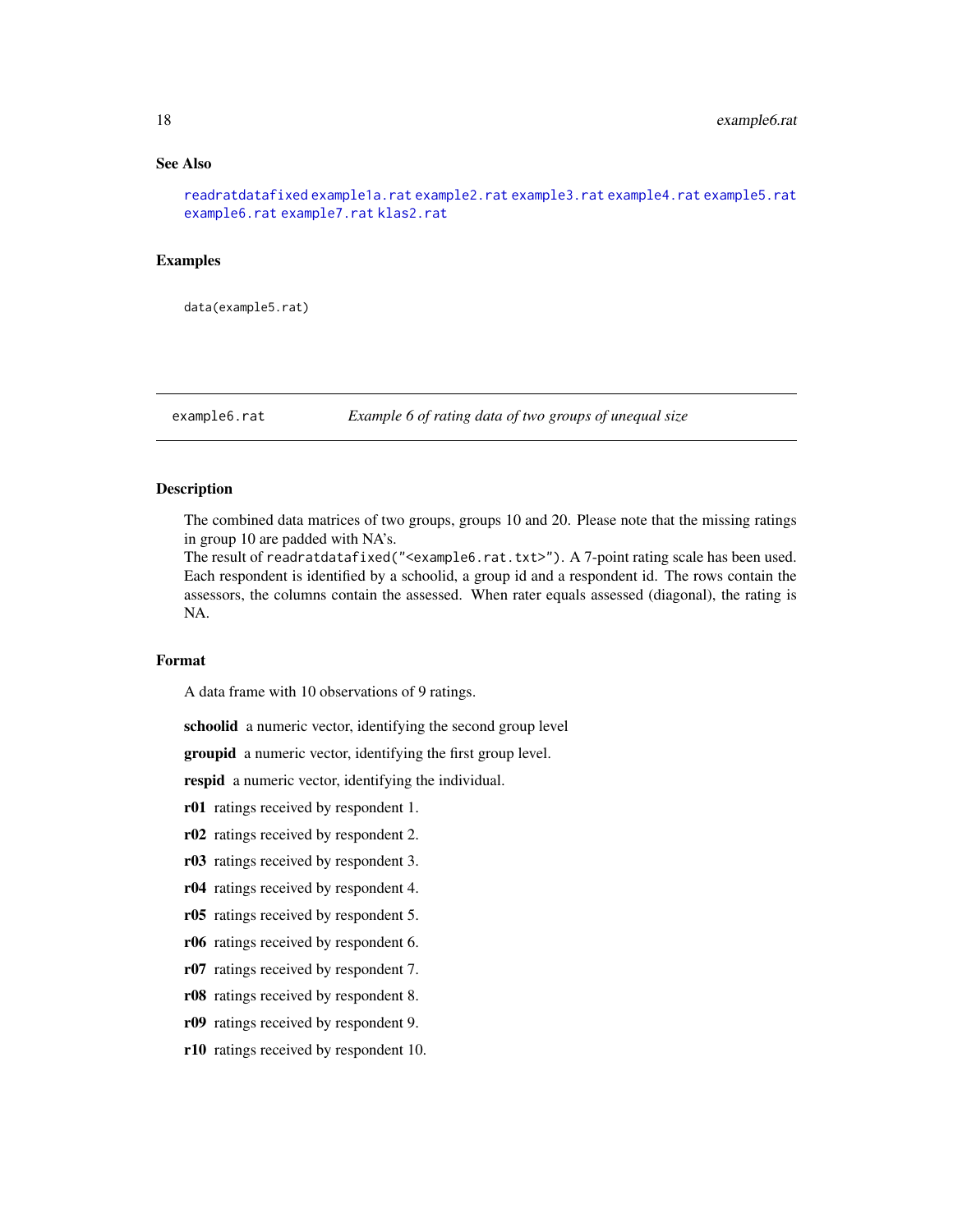# <span id="page-18-0"></span>example7.rat 19

# **Note**

Rating data can be entered directly into a SSrat compliant dataframe, using [edit](#page-0-0). Colums needed are: "schoolid", "groupid", "respid", and for  $\langle n \rangle$  raters "r01", "r02".." $\langle n \rangle$ ". Optionally, a column named "resplabel" can be entered, containing an additional identifier of the raters/assessed. The raters (assessors) are in rows and assessed in columns. For example: mydata=data.frame(schoolid=numeric(0), groupid=numeric(0), respid=numeric(0),

 $r01=$ numeric $(0)$ ,  $r02=$ numeric $(0)$ ,  $r03=$ numeric $(0)$ ); mydata=edit(mydata)

# See Also

[readratdatafixed](#page-22-1) [calcallgroups](#page-2-1) [calcgroup](#page-4-1) [example1.rat](#page-10-1) [example1a.rat](#page-11-1) [example2.rat](#page-12-1) [example3.rat](#page-14-1) [example4.rat](#page-15-1) [example5.rat](#page-16-1) [example7.rat](#page-18-1) [klas2.rat](#page-21-1)

# Examples

data(example6.rat)

<span id="page-18-1"></span>

| example7.rat | Example 7 of rating data of three groups and two different rating |  |  |  |  |
|--------------|-------------------------------------------------------------------|--|--|--|--|
|              | scales                                                            |  |  |  |  |

#### Description

The combined data matrices of three groups. Because the rating scale is 5 points for the groups  $(1, 1)$  and  $(2, 1)$ , while a 7 points rating scale has been used in group  $(1, 3)$ , function calcallgroups cannot be used for further processing. In stead, calcgroups must be used for each group seperately. The result of readratdatafixed("<example7.rat.txt>"). Each respondent is identified by a schoolid, a group id and a respondent id. The rows contain the assessors, the columns contain the assessed. When rater equals assessed (diagonal), the rating is NA.

# Format

A data frame with 10 observations of 9 ratings.

schoolid a numeric vector, identifying the second group level

groupid a numeric vector, identifying the first group level.

respid a numeric vector, identifying the individual.

- r01 ratings received by respondent 1.
- r02 ratings received by respondent 2.
- r03 ratings received by respondent 3.
- r04 ratings received by respondent 4.
- r05 ratings received by respondent 5.
- r06 ratings received by respondent 6.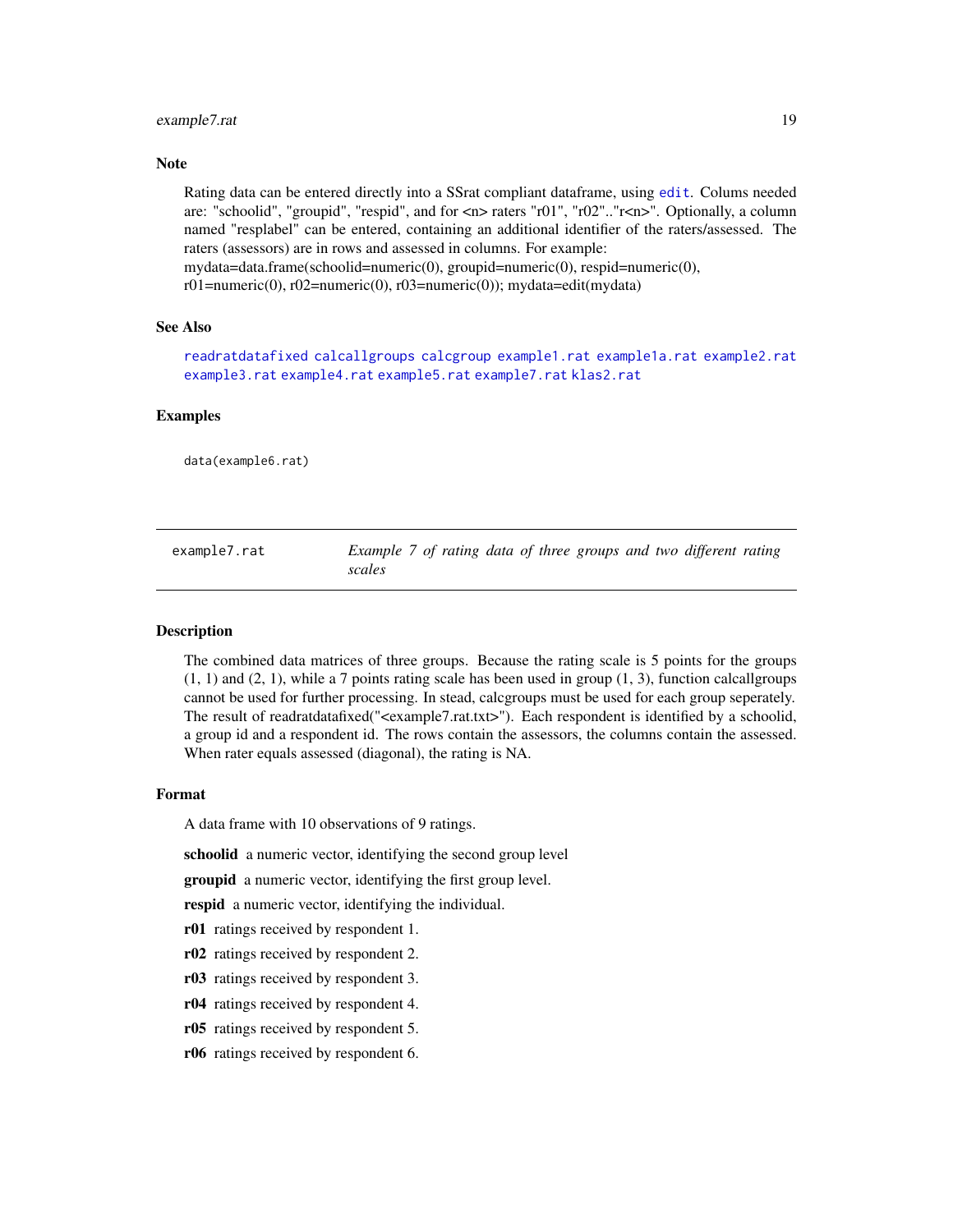- <span id="page-19-0"></span>r07 ratings received by respondent 7.
- r08 ratings received by respondent 8.
- r09 ratings received by respondent 9.
- r10 ratings received by respondent 10.

#### Note

Rating data can be entered directly into a SSrat compliant dataframe, using [edit](#page-0-0). Colums needed are: "schoolid", "groupid", "respid", and for <n> raters "r01", "r02".."r<n>". Optionally, a column named "resplabel" can be entered, containing an additional identifier of the raters/assessed. The raters (assessors) are in rows and assessed in columns. For example:

mydata=data.frame(schoolid=numeric(0), groupid=numeric(0), respid=numeric(0),

r01=numeric(0), r02=numeric(0), r03=numeric(0)); mydata=edit(mydata)

To allow for the combination of groups with different sizes in a single file, it is important to enumerate the n respondents from 1 to n, respectively use the columnnames r01 to rn for the received ratings. These column names are padded with a zero (r01, r02 etc.) to allow for easy ordening of these columns after a merge.

# See Also

[readratdatafixed](#page-22-1) [calcallgroups](#page-2-1) [calcgroup](#page-4-1) [example1.rat](#page-10-1) [example1a.rat](#page-11-1) [example2.rat](#page-12-1) [example3.rat](#page-14-1) [example4.rat](#page-15-1) [example5.rat](#page-16-1) [example6.rat](#page-17-1)

# Examples

data(example7.rat)

gplot.SSrat *Plots the Sympathy, Antipathy, Preference or Impact table of a group*

# Description

Shows the social status of each person and the persons who have contributed to that status

#### Usage

```
gplot.SSrat(calcedgroup, maintitle = c("Sympathy", "Antipathy", "Preference",
  "Impact"), SS.alpha = "SS.05", thresh = 0)
```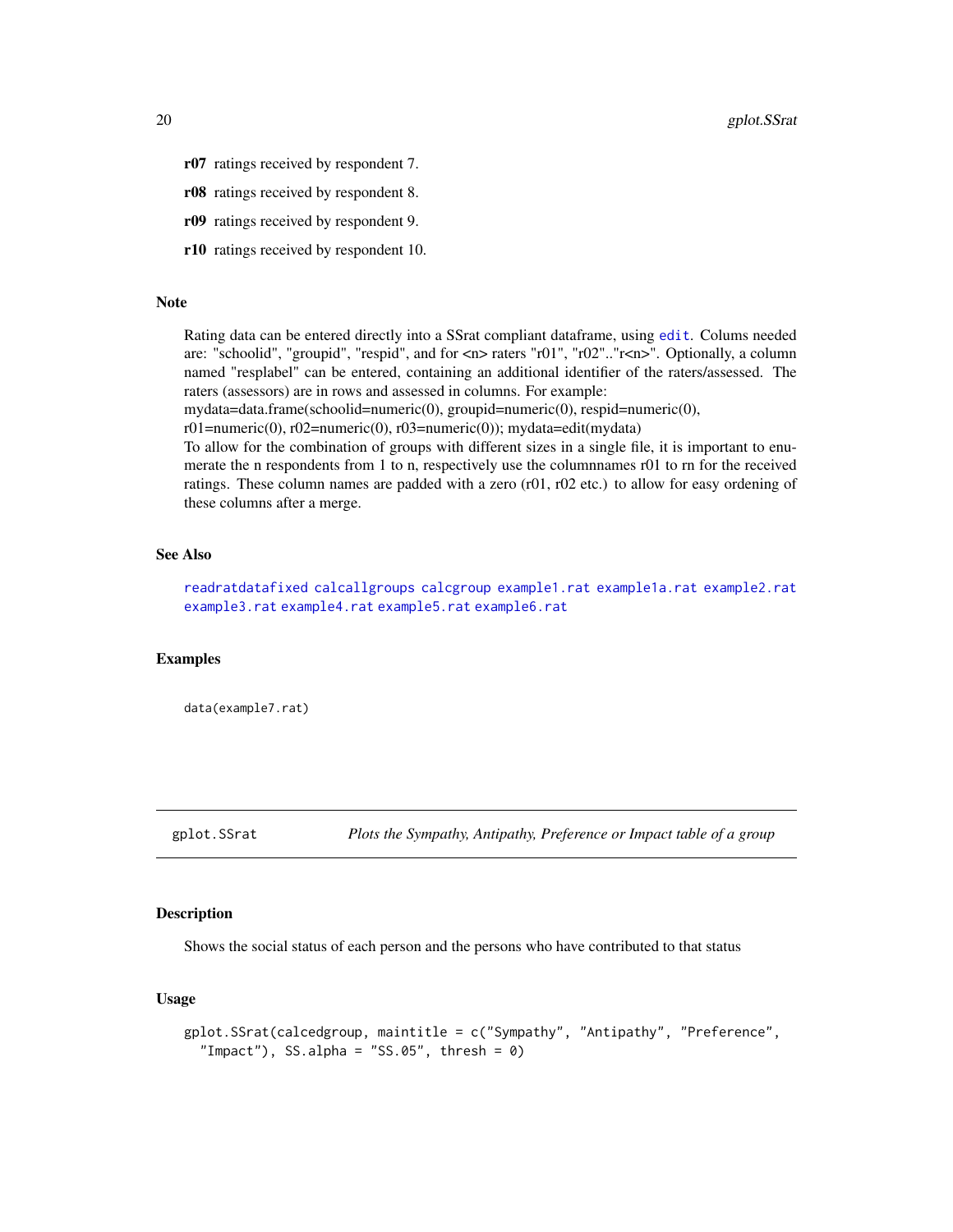# <span id="page-20-0"></span>gplot.SSrat 21

#### Arguments

| calcedgroup | calcedgroup is the outcome of the function calcgroup. See calcgroup for more<br>information. When calcgroup\$dataframe is extended with the variable resplabel,<br>this is used automatically as an extra indicator of each respondent.                                                                                                               |
|-------------|-------------------------------------------------------------------------------------------------------------------------------------------------------------------------------------------------------------------------------------------------------------------------------------------------------------------------------------------------------|
| maintitle   | The maintitle is either "Sympathy", "Antipathy"", "Preference"" or "Impact".<br>This also determinates the selection of the correct table from calcedgroup. See<br>calcgroup for more information. Default is "Sympathy".                                                                                                                             |
| SS.alpha    | This can be any of the alpha's used for the calculation of status in the calced-<br>groups. Reasonable values are "SS.01", "SS.05" or 0.10. Default is "SS.05".<br>As a rule of thumb, alpha should be chosen so that the group of Popular respon-<br>dents is about 15 column from the dataframe to use, and should be equal to that<br>column name. |
| thresh      | Number indicating the threshold for tie values. Only ties of value $>$ thresh<br>are displayed. By default, thresh $= 0$ . This allows for the reduction of arrows<br>(edges), which may make the plot more readable.                                                                                                                                 |

# Details

Plots the Sociometric Status, as calculated by SSrat, of each individual in a group. In the case of positive or negative ratings (Sympathy or Antipathy), the arrows shows who has has provided these ratings. The left legend shows the social status, identified by color. The right legend shows the individuals, identified by number and optionally their names. See [calcgroup](#page-4-1) for more information on the four SSrat data tables and alpha.

# Value

A two-column matrix containing the vertex positions as x,y coordinates. See also gplot sna.

#### Author(s)

Hans Landsheer

## References

Wasserman, S. and Faust, K. (1994) Social Network Analysis: Methods and Applications. Cambridge: Cambridge University Press.

Maassen, G. H. and Landsheer, J. A. (1998). SSRAT: The processing of rating scales for the determination of two-dimensional sociometric status. Behavior Research Methods Instruments & Computers, 30(4), 674-679.

# See Also

[calcgroup](#page-4-1) [gplot](#page-0-0)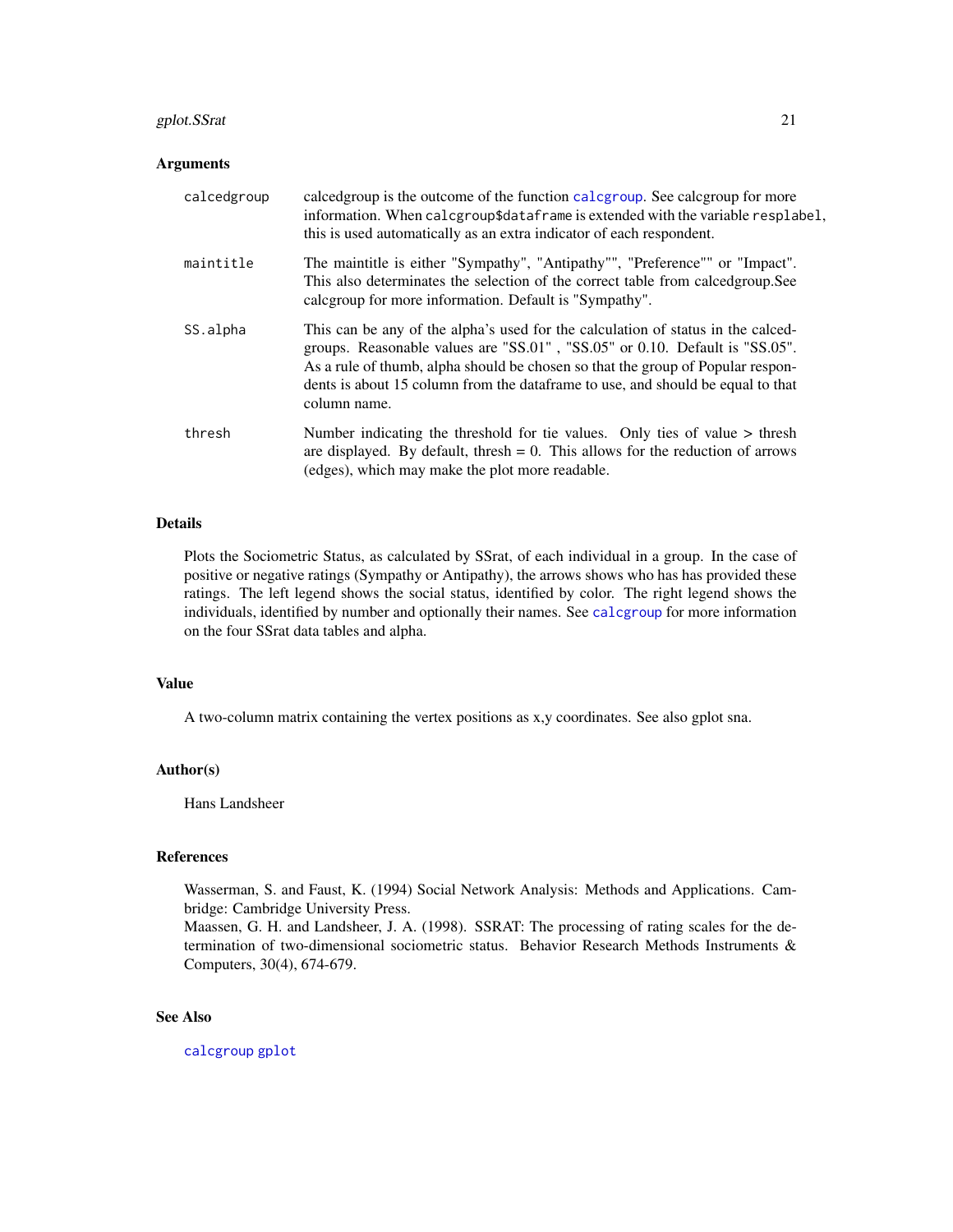# <span id="page-21-0"></span>Examples

```
data(klas2.rat)
out =calcgroup (school=3, group=2, dataframe=klas2.rat, scalelength="3")
out$dataframe
gplot.SSrat(calcedgroup=out, maintitle="Sympathy", SS.alpha="SS.10")
gplot.SSrat(out, "Antipathy", SS.alpha="SS.10")
gplot.SSrat(out, "Preference", SS.alpha="SS.10")
x=gplot.SSrat(out, "Impact", SS.alpha="SS.10")
x
```
<span id="page-21-1"></span>klas2.rat *Example klas2 of rating data with names of the raters (assessed) and some missing values*

# Description

Ratings with the names of the raters (and of the assessed as the members of the group assess each other). Furthermore, some of these ratings are missing (NA).

The result of readratdatafixed("<klas2.rat.txt>"). A 3-point rating scale has been used. Numbers of assessors and assessed are equal (11). Each respondent is identified by a respname, schoolid, a group id and a respondent id. The rows contain the assessors, the columns contain the assessed. When rater equals assessed (diagonal), the rating is NA.

# Format

A data frame with 10 observations of 9 ratings.

resplabel a string vector with an optional identifier of the raters (and assessed).

schoolid a numeric vector, identifying the second group level

groupid a numeric vector, identifying the first group level.

respid a numeric vector, identifying the individual.

r01 ratings received by respondent 1.

r02 ratings received by respondent 2.

r03 ratings received by respondent 3.

r04 ratings received by respondent 4.

r05 ratings received by respondent 5.

r06 ratings received by respondent 6.

r07 ratings received by respondent 7.

r08 ratings received by respondent 8.

r09 ratings received by respondent 9.

r10 ratings received by respondent 10.

r11 ratings received by respondent 11.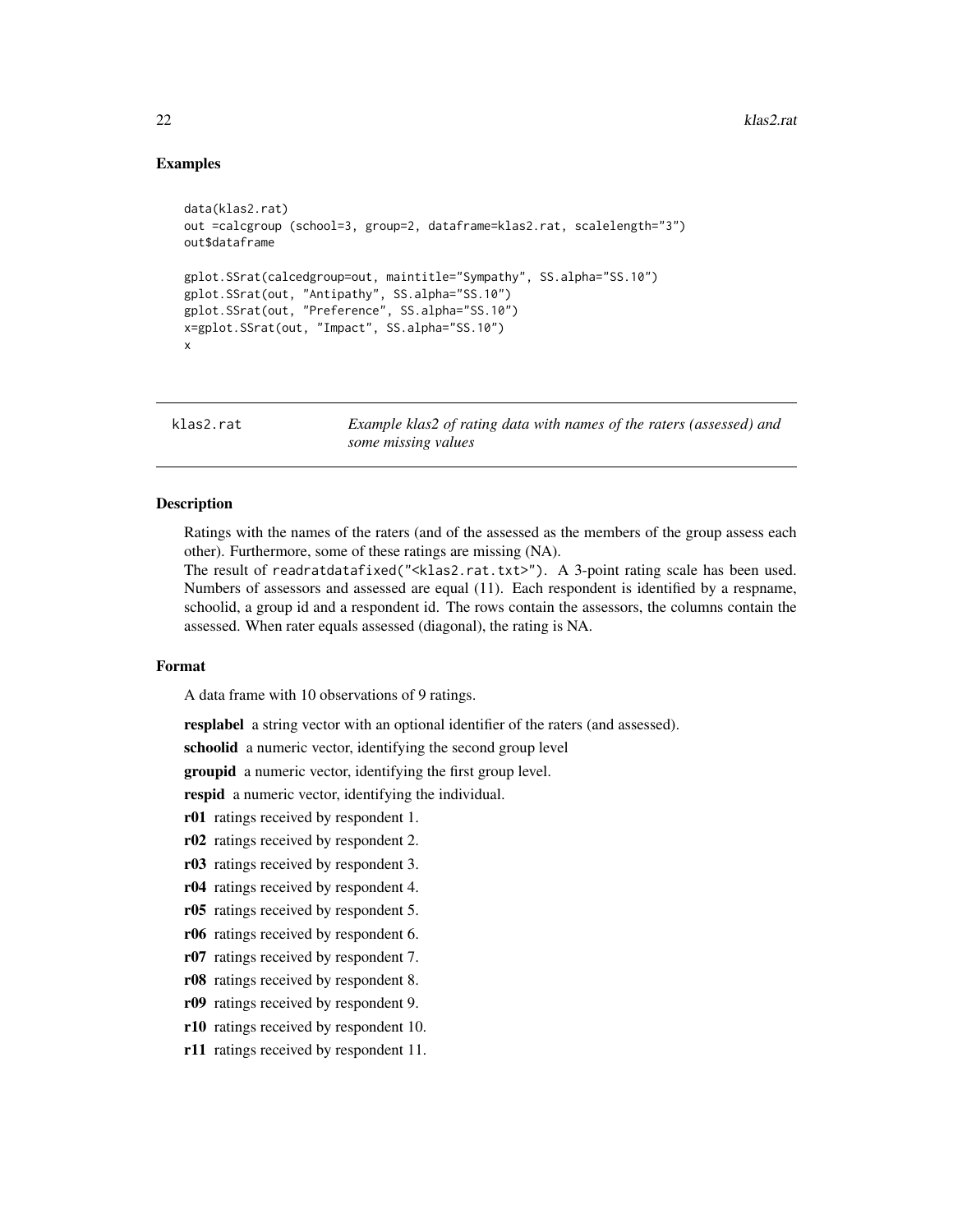# <span id="page-22-0"></span>readratdatafixed 23

### Note

Rating data can be entered directly into a SSrat compliant dataframe, using [edit](#page-0-0). Colums needed are: "schoolid", "groupid", "respid", and for <n> raters "r01", "r02".."r<n>". Optionally, a column named "resplabel" can be entered, containing an extra identifier of the raters/assessed. The raters (assessors) are in rows and assessed in columns. For example:

mydata=data.frame(schoolid=numeric(0), groupid=numeric(0), respid=numeric(0),

r01=numeric(0), r02=numeric(0), r03=numeric(0)); mydata=edit(mydata)

To allow for the combination of groups with different sizes in a single file, it is important to enumerate the n respondents from 1 to n, respectively use the columnnames r01 to rn for the received ratings. These column names are padded with a zero (r01, r02 etc.) to allow for easy ordening of these columns after a merge.

# See Also

[readratdatafixed](#page-22-1) [calcallgroups](#page-2-1) [calcgroup](#page-4-1) [example1.rat](#page-10-1) [example1a.rat](#page-11-1) [example2.rat](#page-12-1) [example3.rat](#page-14-1) [example4.rat](#page-15-1) [example5.rat](#page-16-1) [example6.rat](#page-17-1) [example7.rat](#page-18-1)

# Examples

data(klas2.rat)

<span id="page-22-1"></span>

| readratdatafixed | Reads the ratings of a group of raters from a specified textfile into a |
|------------------|-------------------------------------------------------------------------|
|                  | SSrat compliant dataframe                                               |

#### Description

Given the ratings of a group in a specified textfile, readratdatafixed produces a dataframe that can be processed further with SSrat, using function calcgroup.

#### Usage

```
readratdatafixed(filename, pnames = c(0, 0), pschoolid = c(1, 2),
  pgroupid = c(3, 4), prespid = c(5, 6), pratings = c(8, 17),
  rowsEQassessors = T)
```
### Arguments

| filename  | the filename of the textfile to be processed                                                            |
|-----------|---------------------------------------------------------------------------------------------------------|
| pnames    | optional: the fixed postion of the names of the raters/assessed. Default: $c(0, 0)$ ,<br>not available. |
| pschoolid | the fixed position of a number that identifies the school.                                              |
| pgroupid  | the fixed position of a number that identifies the group.                                               |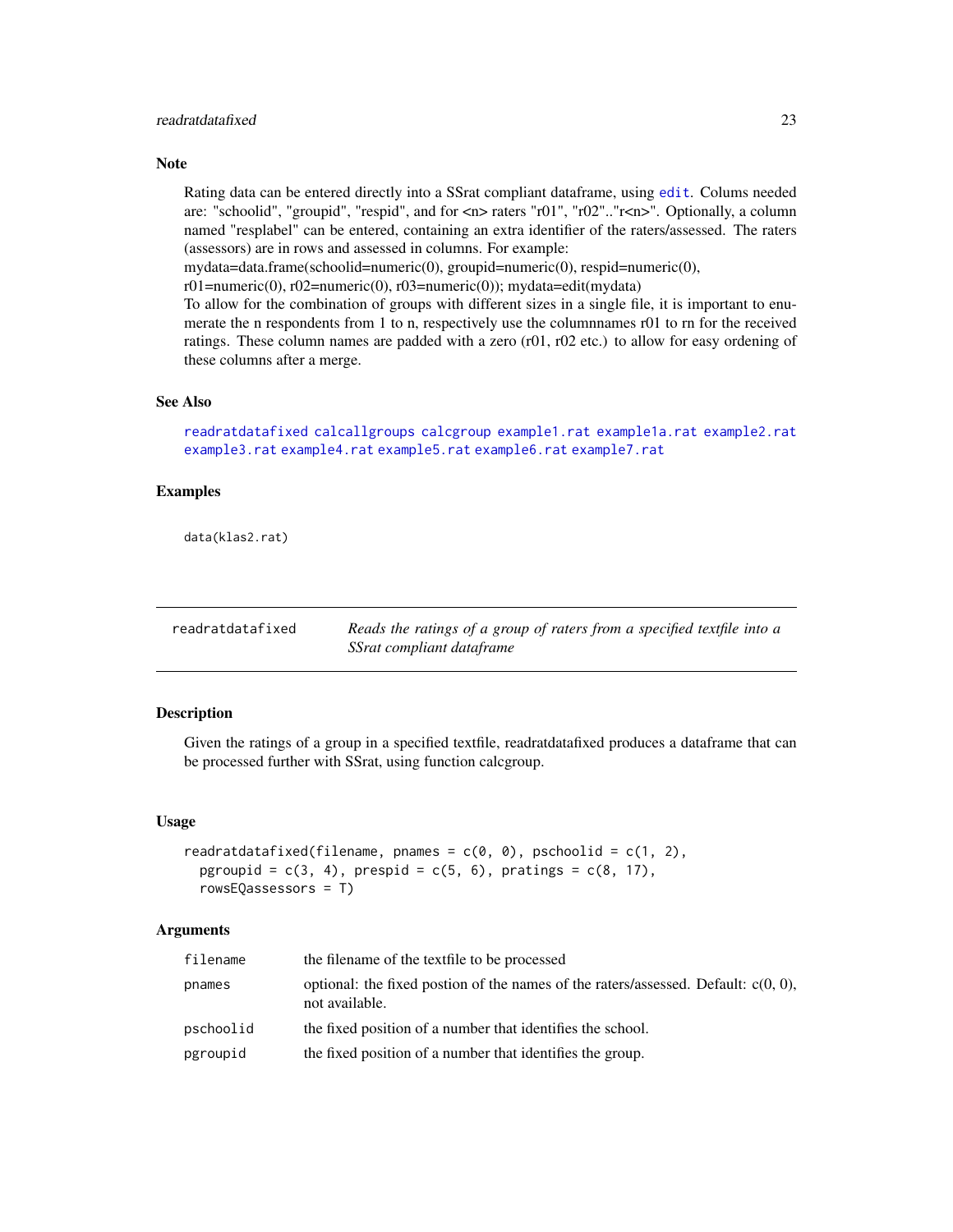| prespid         | the fixed position of a number that identifies the rater.                                                                                                                           |
|-----------------|-------------------------------------------------------------------------------------------------------------------------------------------------------------------------------------|
| pratings        | the fixed position of the ratings, where each rating is a number of the set $1, 2, 3$ ,<br>15, 17 or 19. When there are 10 raters, the positions covers 10 single digit<br>numbers. |
| rowsEQassessors |                                                                                                                                                                                     |

A boolean that identifies whether the raters (assessors) are in rows or not. Default is TRUE, the assessors are in rows.

# **Details**

Example text file "example1.rat.txt" has the following format: 010101 .717211723 010102 7 72121714 010103 76 7231711 010104 771 141756 010105 7672 51171 010106 77172 1123 010107 767216 711 010108 7717211 45 010109 76721711 6 010110 771722112

schoolid has position  $c(1,2)$ , groupid has position  $c(3,4)$ , respid has position  $c(5,6)$ , and rating has position c(8,17)

The ratings form often a square (i.e., number of raters is equal to the number of assessed), but the number of raters can be larger or smaller than the number of assessed. See example2.rat.txt for number of raters larger than the number of ratees. See example3.rat.txt for number of raters smaller than the number of ratees.

Ratings can be MISSING, identified by a zero or a non-numeric character. In example1.rat.txt the missing value indicator is a space. File klas2.rat.txt provides another example.

Raters can be in columns. Set rowsEQassessors = FALSE. See example4.rat.txt.

Multiple groups can be processed by radratdatafixed in a single run. It is recommended that the groups are divided by an empty line. The positions of the fields need to be the same for each group. File example6.rat.txt. example7.rat.txt and example8.rat.txt provide examples. A string that identifies each respondent can be entered optionally. File example1a.rat.txt and klas2.rat.txt provide examples.

#### Value

The output is a dataframe that can be processed further by SSrat. File example1.rat.txt produces a dataframme with the following columns: schoolid groupid respid r01 r02 r03 r04 r05 r06 r07 r08 r09 r10 and NA where missing values are detected.

N.B. Wrong identification of the various field positions easily leads to a dataframe with unexpected missing values (NA's).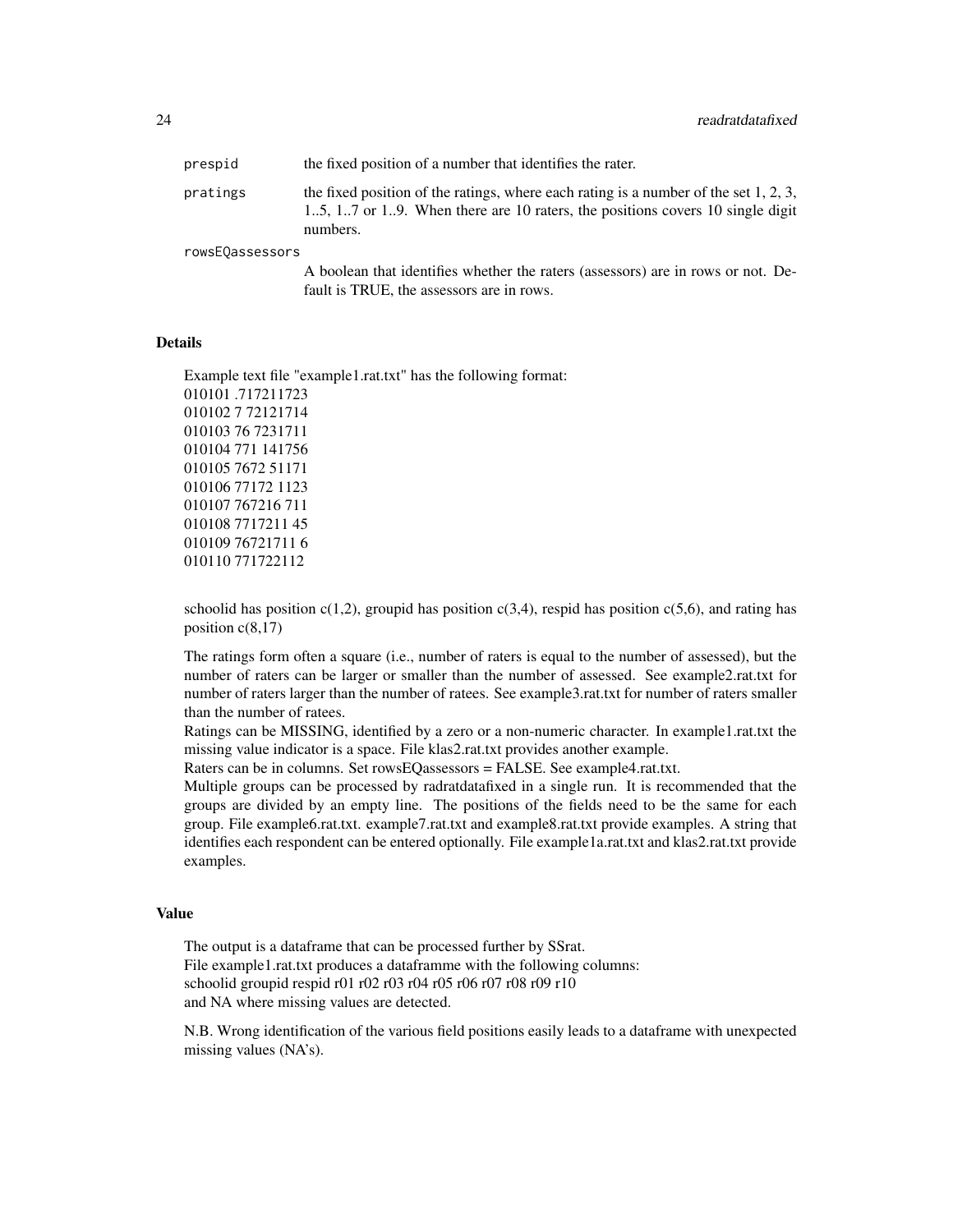#### <span id="page-24-0"></span>readratdatafixed 25

# **Note**

Rating data can be entered directly into a SSrat compliant dataframe, using Edit. Colums needed are: "schoolid", "groupid", "respid", and for  $\langle n \rangle$  raters "r01", "r02".."r $\langle n \rangle$ ", with a maximum of r99. Optionally, a column named "resplables" can be entered, containing an extra string identifier of the raters/assessed. The raters (assessors) are in rows and assessed in columns.

# Author(s)

Hans Landsheer

#### References

Maassen, G. H. and Landsheer, J. A. (1998). SSRAT: The processing of rating scales for the determination of two-dimensional sociometric status. Behavior Research Methods Instruments & Computers, 30(4), 674-679.

# See Also

#### [calcgroup](#page-4-1)

# Examples

```
#example file names
filenames = c("example1.rat.txt","example2.rat.txt","example3.rat.txt",
              "example4.rat.txt","example5.rat.txt","example6.rat.txt",
              "example7.rat.txt","example1a.rat.txt","klas2.rat.txt")
filenames=paste(path.package("SSrat"),"/extdata/",filenames, sep="")
# show raw text file
cat( readLines( filenames[1] ) , sep = "\n" )
#single group, no names, standard positions
(example1.rat = readratdatafixed(filenames[1]))
(example2.rat = readratdatafixed(filenames[2])) # raters < assessed
(example3.rat = readratdatafixed(filenames[3])) # raters > assessed
(example4.rat = readratdatafixed(filenames[4], rowsEQassessors = FALSE)) # raters in columns
(example5.rat = readratdatafixed(filenames[5]))
#multiple groups
(example6.rat = readratdatafixed(filenames[6]))
(example7.rat = readratdatafixed(paste(filenames[7])))
#single groups, with names: define positions
(example1a.rat = readratdatafixed(filenames[8],
                           pnames=c(1,10),
                           pschoolid=c(11,12), pgroupid=c(13,14),
                           prespid=c(15,16), pratings=c(18,27)))
(klas2.rat = readratdatafixed(filenames[9],
                            pnames=c(10,20),
```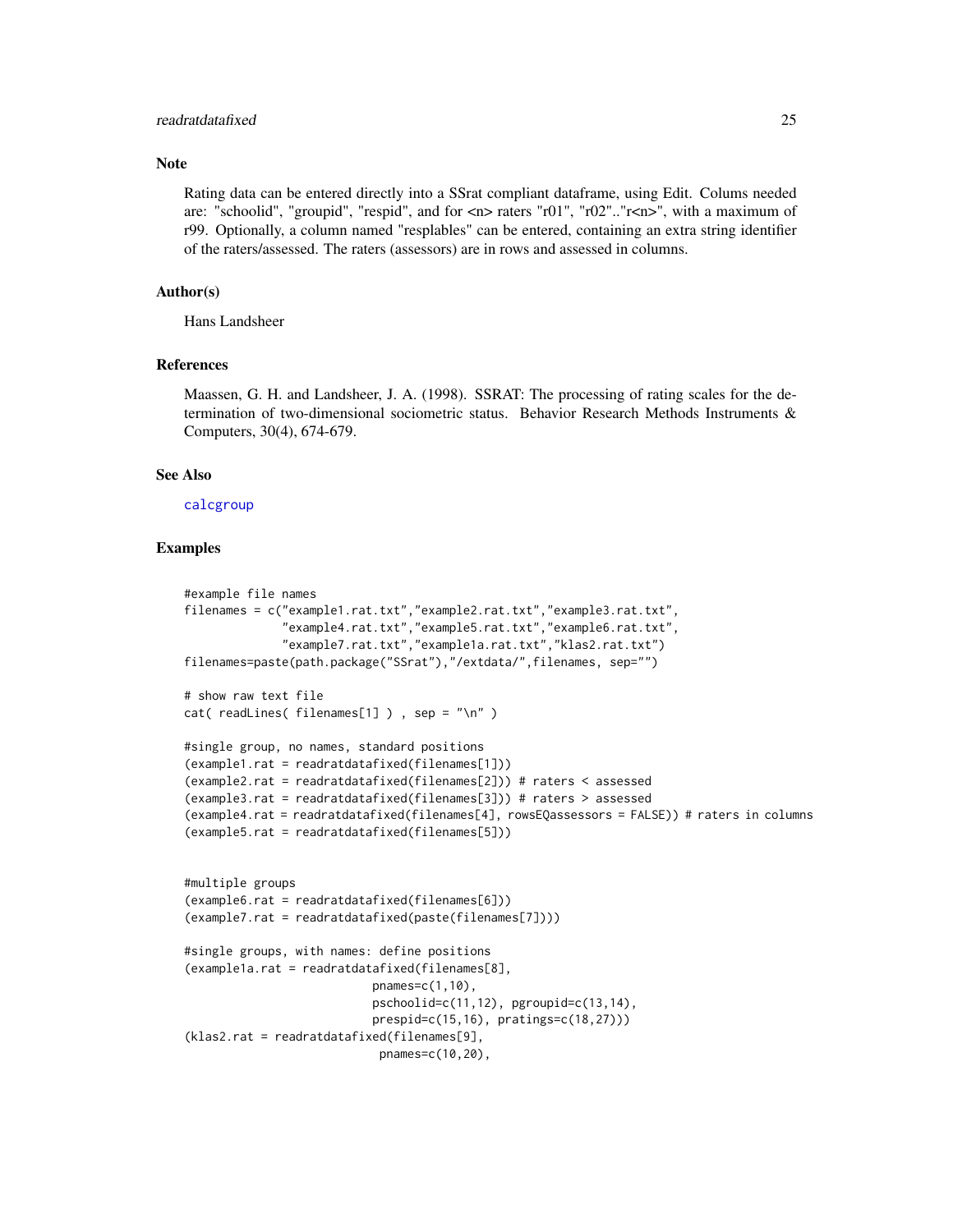<span id="page-25-0"></span>26 Ss96.rat

 $pschoolid=c(1,2)$ ,  $pgroupid=c(3,4)$ , prespid=c(5,6), pratings=c(21,32)))

<span id="page-25-1"></span>Ss96.rat *school, year 1996*

# Description

Rating data of 1996. Measurements of these Dutch primary school children were taken three times, in 1996, 1997 and 1998. In 1996, the sample consisted of 193 students (91 boys, 96 girls, six gender unknown); 189 students were involved in 1997 (90 boys, 95 girls, 4 gender unknown); and in 1998, 189 students participated (91 boys, 98 girls). Average age in 1998 was 11.3 years, with ages ranging from 11 to 13 years. The participants were asked to rate all their classmates on a seven-point scale: dislike very much, dislike much, dislike, ordinary, like, like much, and like very much.

#### Details

A data frame with 193 observations of 32 variables, with (a maximum of) 29 ratings (r01..r29). schoolid a numeric vector, identifying the second group level; groupid a numeric vector, identifying the first group level; respid a numeric vector, identifying the individual; r01:r29 ratings received by respondent 1..29.

# Source

Maassen, G.H., Van Boxtel, H.W., & Goossens, F.A. (2005). Reliabilty of nomination and twodimensional rating scale methods for sociometric status determination. Journal of Applied Developmental Psychology, 26, 51-68.

# See Also

[Ss97.rat](#page-26-1) [Ss98.rat](#page-26-2) [bg](#page-1-1)

## Examples

data(Ss96.rat)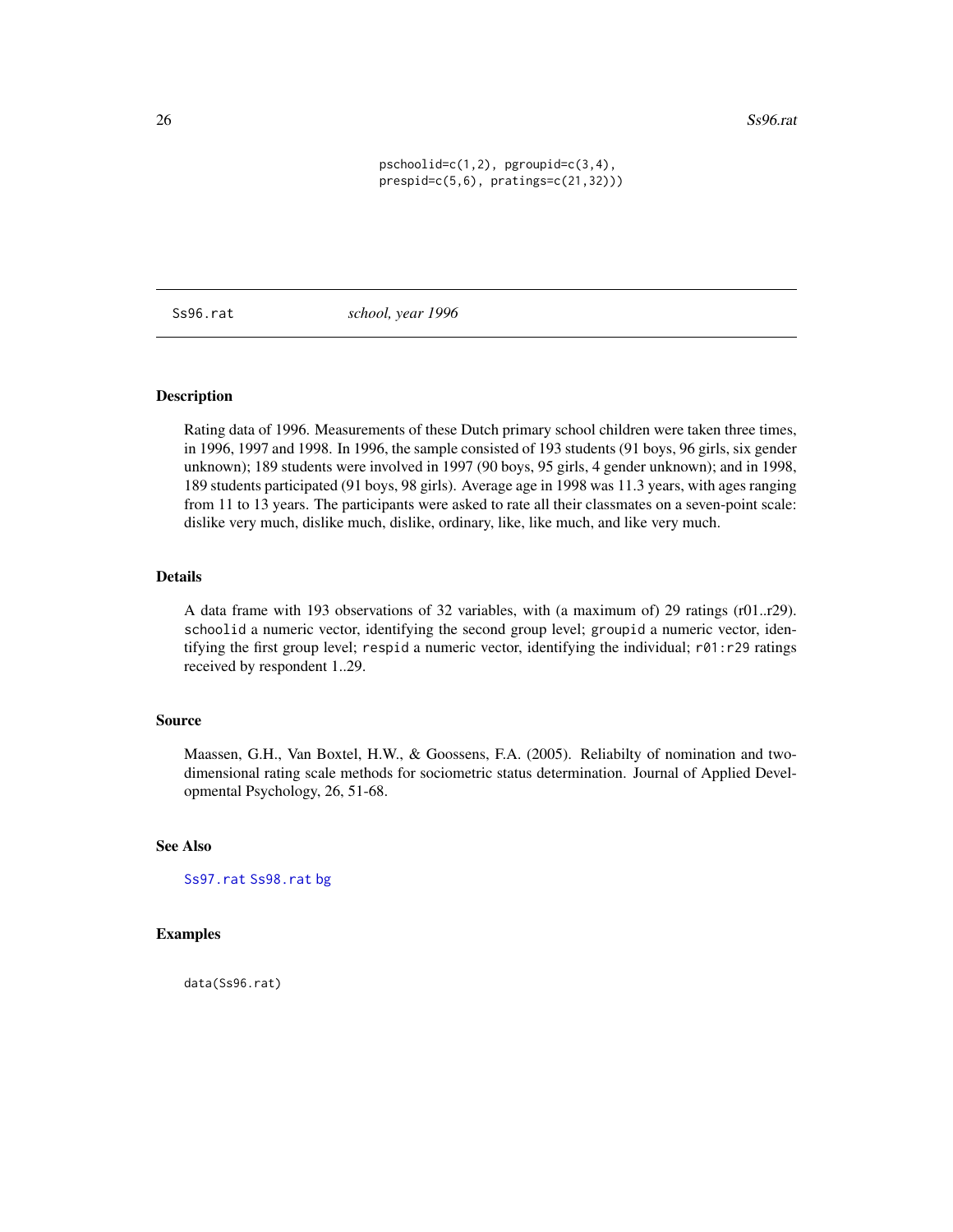<span id="page-26-1"></span><span id="page-26-0"></span>

### Description

Rating data of 1997. Measurements of these Dutch primary school children were taken three times, in 1996, 1997 and 1998. In 1996, the sample consisted of 193 students (91 boys, 96 girls, six gender unknown); 189 students were involved in 1997 (90 boys, 95 girls, 4 gender unknown); and in 1998, 189 students participated (91 boys, 98 girls). Average age in 1998 was 11.3 years, with ages ranging from 11 to 13 years. The participants were asked to rate all their classmates on a seven-point scale: dislike very much, dislike much, dislike, ordinary, like, like much, and like very much.

#### Details

A data frame with 189 observations of 32 variables, (with a maximum of 29) ratings (r01..r29). schoolid a numeric vector, identifying the second group level; groupid a numeric vector, identifying the first group level; respid a numeric vector, identifying the individual; r01:r29 ratings received by respondent 1..29.

### Source

obtained ~~ Maassen, G.H., Van Boxtel, H.W., & Goossens, F.A. (2005). Reliabilty of nomination and two-dimensional rating scale methods for sociometric status determination. Journal of Applied Developmental Psychology, 26, 51-68.

### See Also

[Ss96.rat](#page-25-1) [Ss98.rat](#page-26-2) [bg](#page-1-1)

# Examples

data(Ss97.rat)

<span id="page-26-2"></span>

Ss98.rat *school, year 1998*

#### Description

Rating data of 1998. Measurements of these Dutch primary school children were taken three times, in 1996, 1997 and 1998. In 1996, the sample consisted of 193 students (91 boys, 96 girls, six gender unknown); 189 students were involved in 1997 (90 boys, 95 girls, 4 gender unknown); and in 1998, 189 students participated (91 boys, 98 girls). Average age in 1998 was 11.3 years, with ages ranging from 11 to 13 years. The participants were asked to rate all their classmates on a seven-point scale: dislike very much, dislike much, dislike, ordinary, like, like much, and like very much.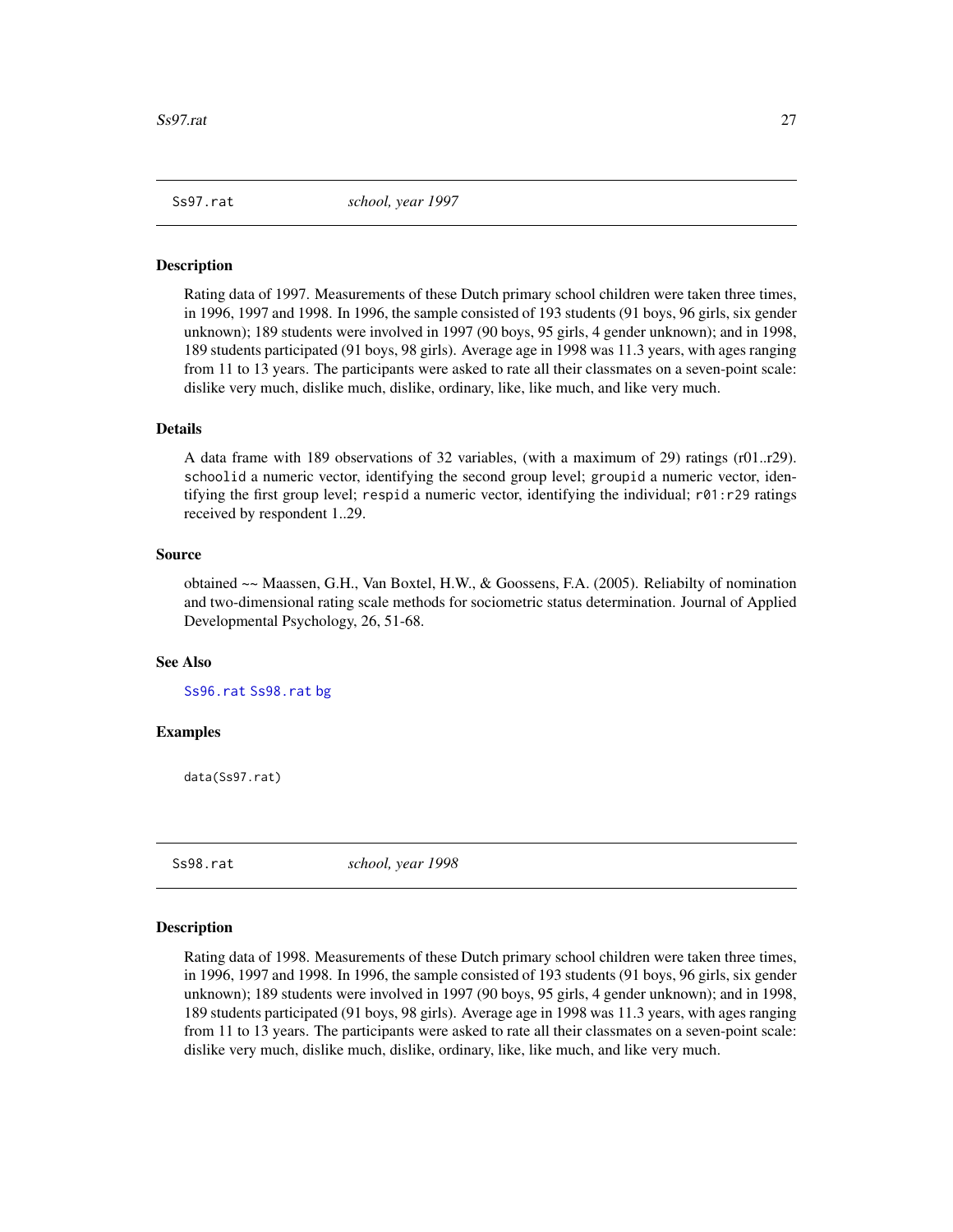# <span id="page-27-0"></span>Details

A data frame with 189 observations of 33 variables, with (a maximum of) 30 ratings (r01..r30). schoolid a numeric vector, identifying the second group level; groupid a numeric vector, identifying the first group level; respid a numeric vector, identifying the individual; r01:r30 ratings received by respondent 1..30.

### Source

obtained ~~ Maassen, G.H., Van Boxtel, H.W., & Goossens, F.A. (2005). Reliabilty of nomination and two-dimensional rating scale methods for sociometric status determination. Journal of Applied Developmental Psychology, 26, 51-68.

#### See Also

[Ss96.rat](#page-25-1) [Ss97.rat](#page-26-1) [bg](#page-1-1)

#### Examples

data(Ss98.rat)

SSrat *Ssrat, a Program for Two-dimensional Sociometric Status Determination with Rating Scales*

#### Description

SSrat is a collection of functions for two-dimensional sociometric status determination with rating scales. The theory underlying the program is described in Maassen, Akkermans and Van der Linden (1996). A discussion of the advantages of using ratings for sociometric status classification is given by Maassen, Van der Linden and Akkermans (1997). The basics of the algorithms are described in Maassen and Landsheer (1998). For each person assessed, SSRAT computes probability distributions of the total scores for 'sympathy' (S), 'antipathy' (A), 'social preference' (P) and 'social impact' (I), and applies criteria for sociometric status categorization as described in Maassen et al. (1996).

#### Details

| Package: | <b>SSrat</b> |
|----------|--------------|
| Type:    | Package      |
| Version: | 1.0          |
| Date:    | 2014-09-09   |
| License: | $GPL-2$      |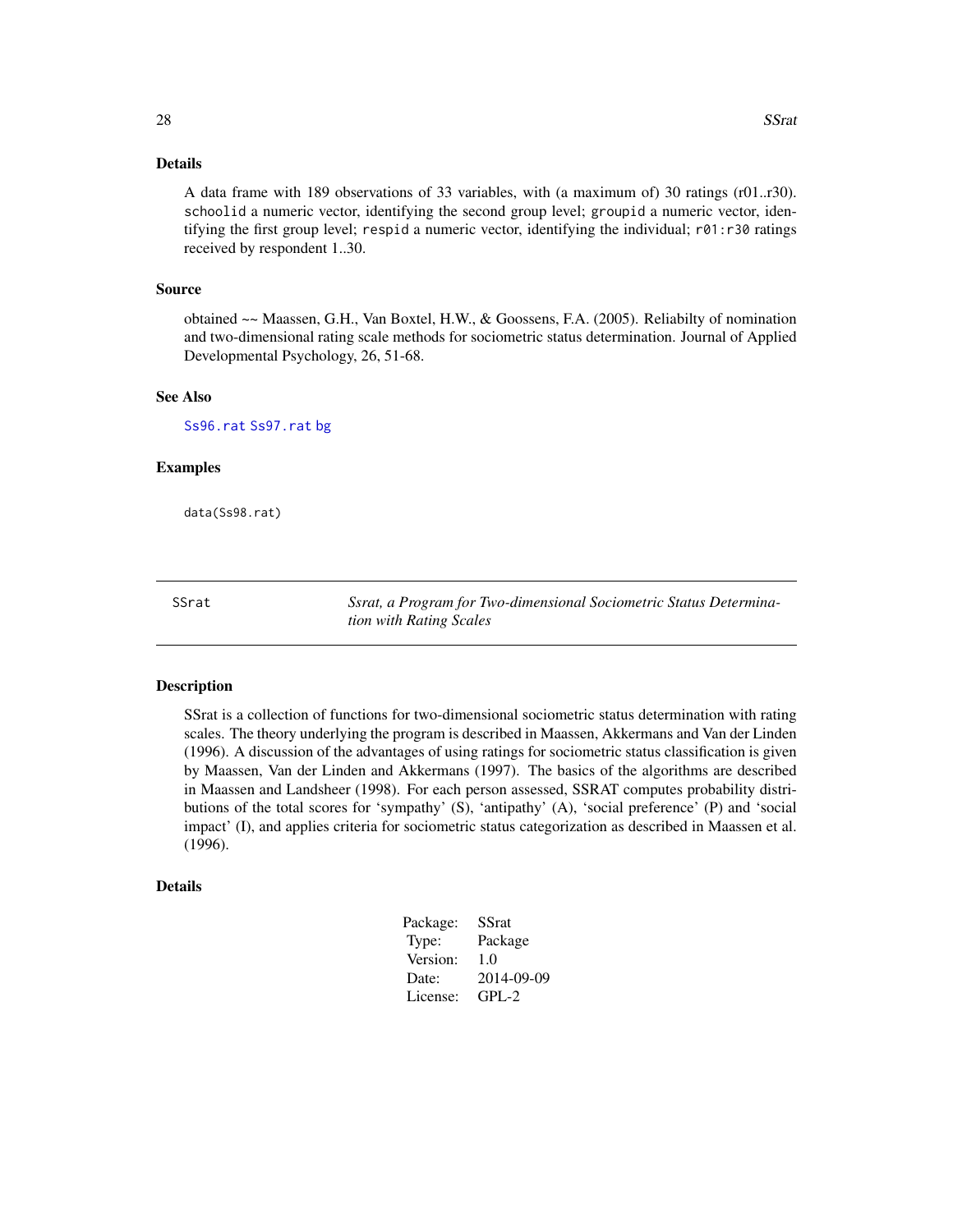# Author(s)

Gerard Maassen and Hans Landsheer Maintainer: Hans Landsheer

# References

Maassen, G.H., Akkermans, W. and Van der Linden, J.L. (1996). Two-dimensional Sociometric Status Determination with Rating Scales; a Probability and a Standard Score Method. Small Group Research, 27, 56-78.

Maassen, G. H., Linden, J. L. V. D., & Akkermans, W. (1997). Nominations, Ratings, and the Dimensions of Sociometric Status. International Journal of Behavioral Development, 21(1), 179-200. doi:10.1080/016502597385045

Maassen, G. H., & Landsheer, J. A. (1998). SSRAT: The processing of rating scales for the determination of two-dimensional sociometric status. Behavior Research Methods Instruments & Computers, 30(4), 674-679.

# See Also

For plotting see also package sna Also readratdatafixed uses packages plyr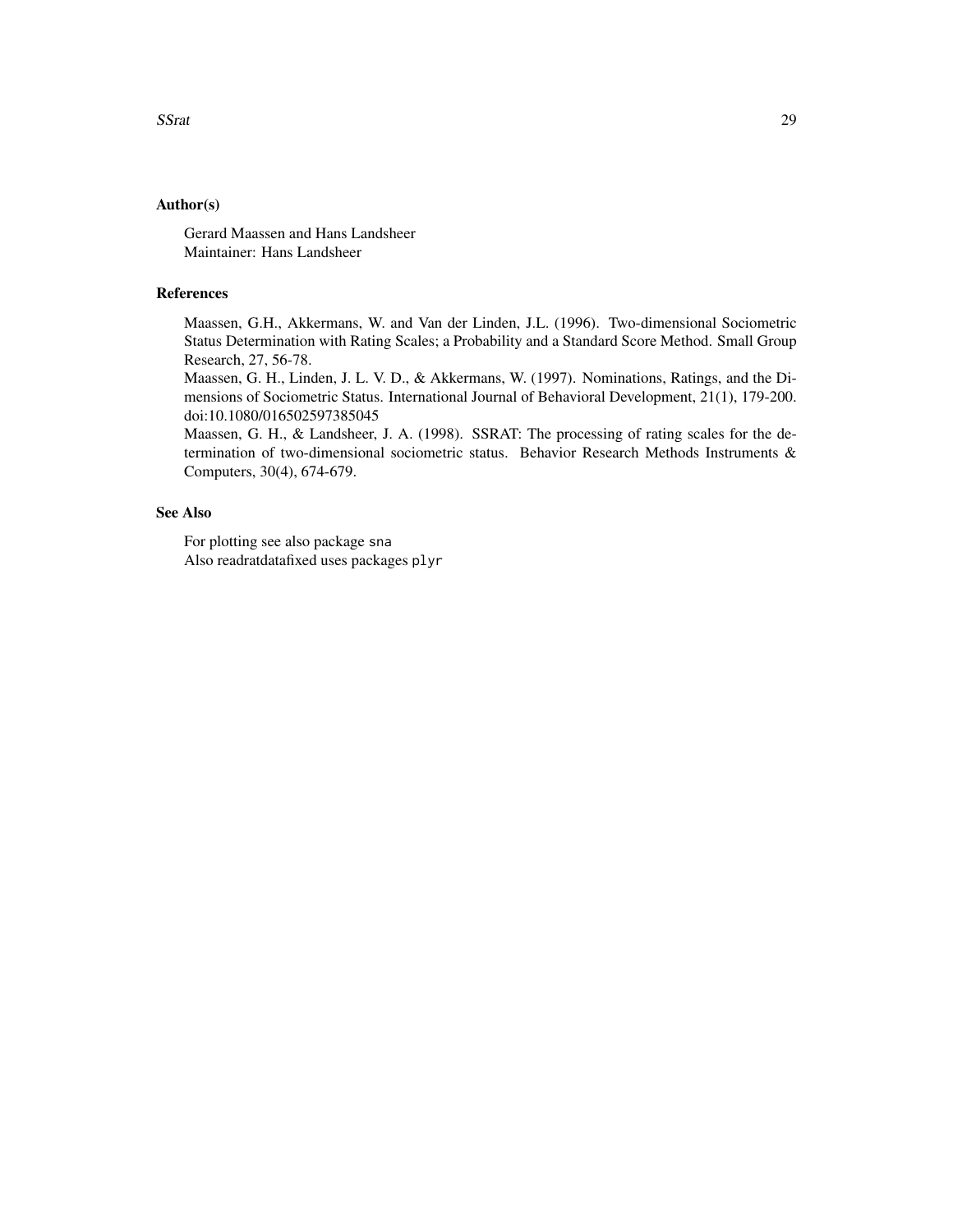# <span id="page-29-0"></span>**Index**

∗Topic Data calcallgroups , [3](#page-2-0) ∗Topic Functions calcallgroups , [3](#page-2-0) enterratdata , [10](#page-9-0) ∗Topic High-Level gplot.SSrat , [20](#page-19-0) ∗Topic List calcgroup , [5](#page-4-0) ∗Topic Manipulation calcallgroups, [3](#page-2-0) ∗Topic Plots gplot.SSrat , [20](#page-19-0) ∗Topic Utilities describeratdata , [8](#page-7-0) ∗Topic & enterratdata , [10](#page-9-0) gplot.SSrat , [20](#page-19-0) ∗Topic datagen calcallgroups , [3](#page-2-0) enterratdata , [10](#page-9-0) ∗Topic datasets bg , [2](#page-1-0) example1.rat, [11](#page-10-0) example1a.rat , [12](#page-11-0) example2.rat , [13](#page-12-0) example3.rat, [15](#page-14-0) example4.rat , [16](#page-15-0) example5.rat, [17](#page-16-0) example6.rat, [18](#page-17-0) example7.rat , [19](#page-18-0) klas2.rat , [22](#page-21-0) readratdatafixed , [23](#page-22-0) Ss96.rat , [26](#page-25-0) Ss97.rat, [27](#page-26-0) Ss98.rat, [27](#page-26-0) ∗Topic data calcallgroups , [3](#page-2-0) enterratdata , [10](#page-9-0)

∗Topic for calcallgroups , [3](#page-2-0) enterratdata , [10](#page-9-0) ∗Topic generating calcallgroups, [3](#page-2-0) enterratdata , [10](#page-9-0) ∗Topic hplot gplot.SSrat, [20](#page-19-0) ∗Topic list calcgroup , [5](#page-4-0) ∗Topic manip calcallgroups , [3](#page-2-0) ∗Topic package SSrat, [28](#page-27-0) ∗Topic sets calcallgroups , [3](#page-2-0) enterratdata , [10](#page-9-0) ∗Topic utilities describeratdata , [8](#page-7-0)

# bg , [2](#page-1-0) , *[26–](#page-25-0)[28](#page-27-0)*

calcallgroups , [3](#page-2-0) , *[10](#page-9-0) , [11](#page-10-0)* , *[19](#page-18-0) , [20](#page-19-0)* , *[23](#page-22-0)* calcgroup , *[3](#page-2-0) , [4](#page-3-0)* , [5](#page-4-0) , *[10](#page-9-0) , [11](#page-10-0)* , *[19](#page-18-0) [–21](#page-20-0)* , *[23](#page-22-0)* , *[25](#page-24-0)*

describeratdata , [8](#page-7-0)

edit , *[11](#page-10-0) [–17](#page-16-0)* , *[19](#page-18-0) , [20](#page-19-0)* , *[23](#page-22-0)* enterratdata , [10](#page-9-0) example1.rat, [11](#page-10-0), [13](#page-12-0)-16, [19](#page-18-0), [20](#page-19-0), [23](#page-22-0) example1a.rat , *[12](#page-11-0)* , [12](#page-11-0) , *[13](#page-12-0) [–16](#page-15-0)* , *[18](#page-17-0) [–20](#page-19-0)* , *[23](#page-22-0)* example2.rat , *[12](#page-11-0) , [13](#page-12-0)* , [13](#page-12-0) , *[14](#page-13-0) [–16](#page-15-0)* , *[18](#page-17-0) [–20](#page-19-0)* , *[23](#page-22-0)* example3.rat , *[12](#page-11-0) [–15](#page-14-0)* , [15](#page-14-0) , *[16](#page-15-0)* , *[18](#page-17-0) [–20](#page-19-0)* , *[23](#page-22-0)* example4.rat , *[12](#page-11-0) [–15](#page-14-0)* , [16](#page-15-0) , *[18](#page-17-0) [–20](#page-19-0)* , *[23](#page-22-0)* example5.rat , *[12](#page-11-0) [–16](#page-15-0)* , [17](#page-16-0) , *[18](#page-17-0) [–20](#page-19-0)* , *[23](#page-22-0)* example6.rat , *[12](#page-11-0) [–16](#page-15-0)* , *[18](#page-17-0)* , [18](#page-17-0) , *[20](#page-19-0)* , *[23](#page-22-0)* example7.rat , *[12](#page-11-0) [–16](#page-15-0)* , *[18](#page-17-0) , [19](#page-18-0)* , [19](#page-18-0) , *[23](#page-22-0)*

gplot , *[21](#page-20-0)* gplot.SSrat , [20](#page-19-0) gplotSSrat *(*gplot.SSrat *)* , [20](#page-19-0)